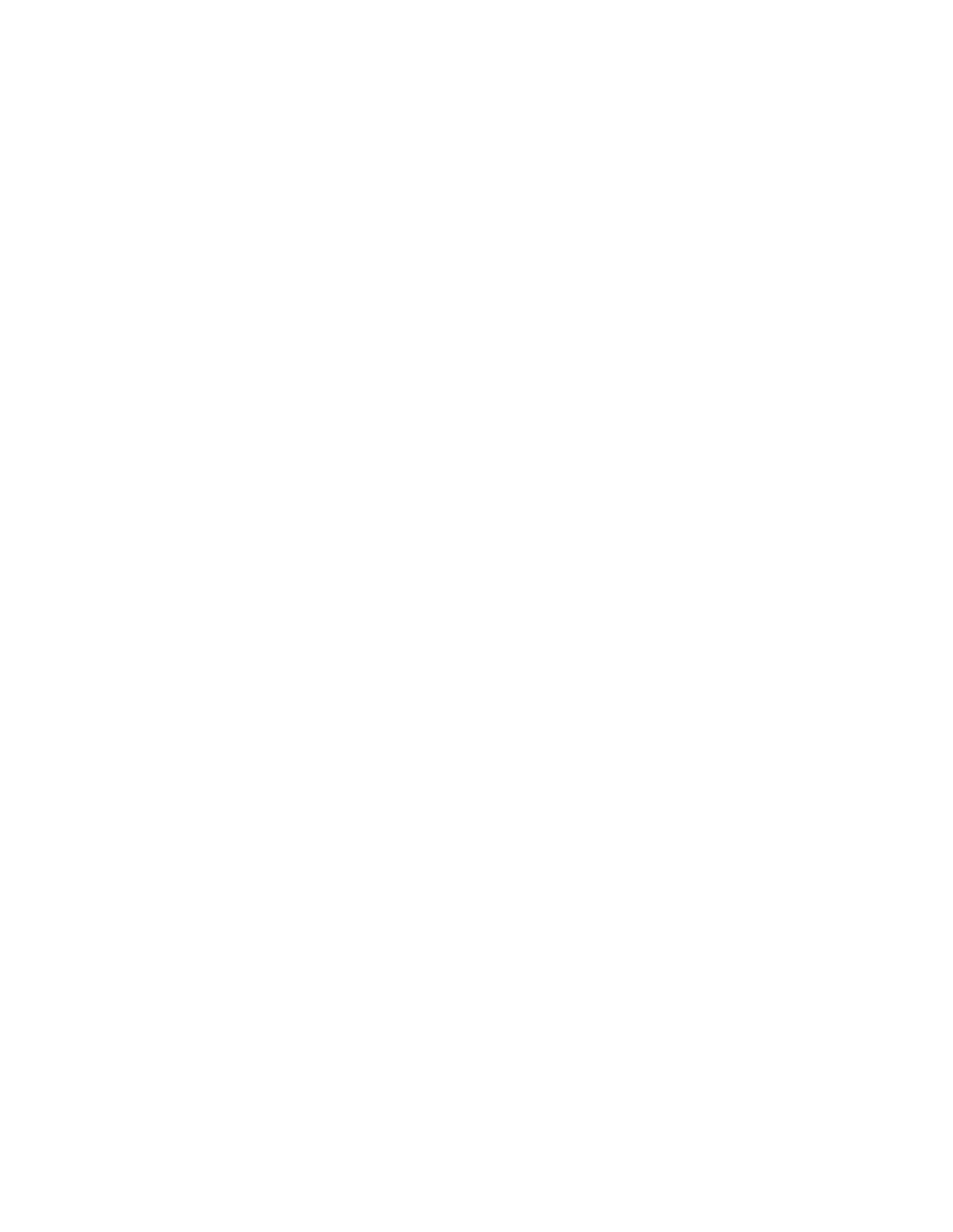**Seattle Design Guidelines For Link Light Rail Southeast Seattle Stations** (Martin Luther King Jr. Way corridor, Edmunds, Othello, Henderson)

CityDesign Seattle Department of Design, Construction, and Land Use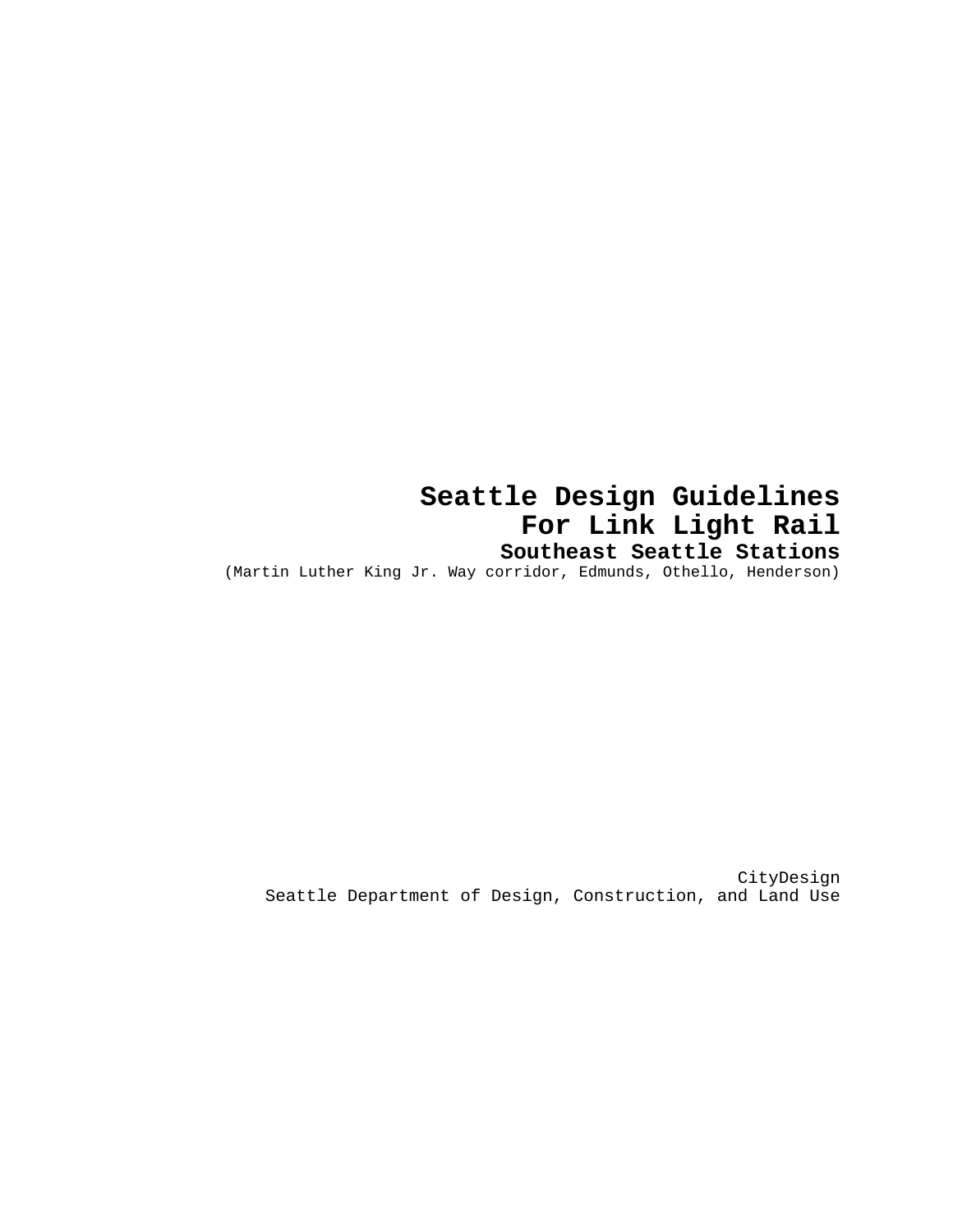# **Introduction**

# **Purpose of Seattle Design Guidelines for Link Light Rail**

The purpose of the Seattle Design Guidelines for Link Light Rail is to guide the development of the public spaces encompassed by the Link Light Rail project. The Guidelines set the standards by which Link and related public improvements can be evaluated during the design, permit review, and construction process. This involves two elements:

- 1. Ensuring that development of Link Light Rail is in keeping with sound urban design principles and the City's expectations for each station; and
- 2. Directing the development of improvements to the public spaces around light rail stations and facilities, which are so integral to Link's operation and success.

With respect to item #2 above, the City acknowledges that some of the public spaces around light rail stations will be improved as part of the Link project, while others may be improved over time by the City, other public agencies, and/or private parties in association with redevelopment. Accordingly, the Design Guidelines for Link Light Rail focus on the vision for stations and related public spaces, without identifying who has financial responsibility for each element. Agreements between the City and Sound Transit, notably the Memorandum of Commitment, are the best sources of information about the scope of the Link project.

Another important aspect of light rail is the use and development of private property near stations. A successful relationship between adjacent land use and light rail is synergistic— with each supporting the other. Since October of 1993 the City has had design guidelines that apply to the development of multifamily and commercial buildings of a certain size. Until such time as the City determines that additional guidelines are necessary, the " Design Review: Guidelines for Multifamily & Commercial Buildings" will apply in reviewing any transit-oriented development— or other private development— near Link Light Rail stations.

### **Who Can Use the Guidelines?**

The Guidelines are intended to be used primarily by City staff in reviewing Sound Transit project drawings and plans during the permitting process. However, they will also be used by Sound Transit in the post-30% design phase as a succinct reiteration of Light Rail Review Panel recommendations and guidance from City staff and the community to date. Members of the public will find the Guidelines helpful as a description of the criteria the City will use to evaluate Link design work, and as a tool to conduct their own design review. Lastly, since the Guidelines address some of the same issues encompassed by the City's Station Area Planning Concept Packages for each station, the Site Planning, Streetscape Compatibility, and Linkages guidelines may also be useful to City staff implementing Station Area Planning recommendations and neighborhood plans.

### **How the Guidelines Were Developed**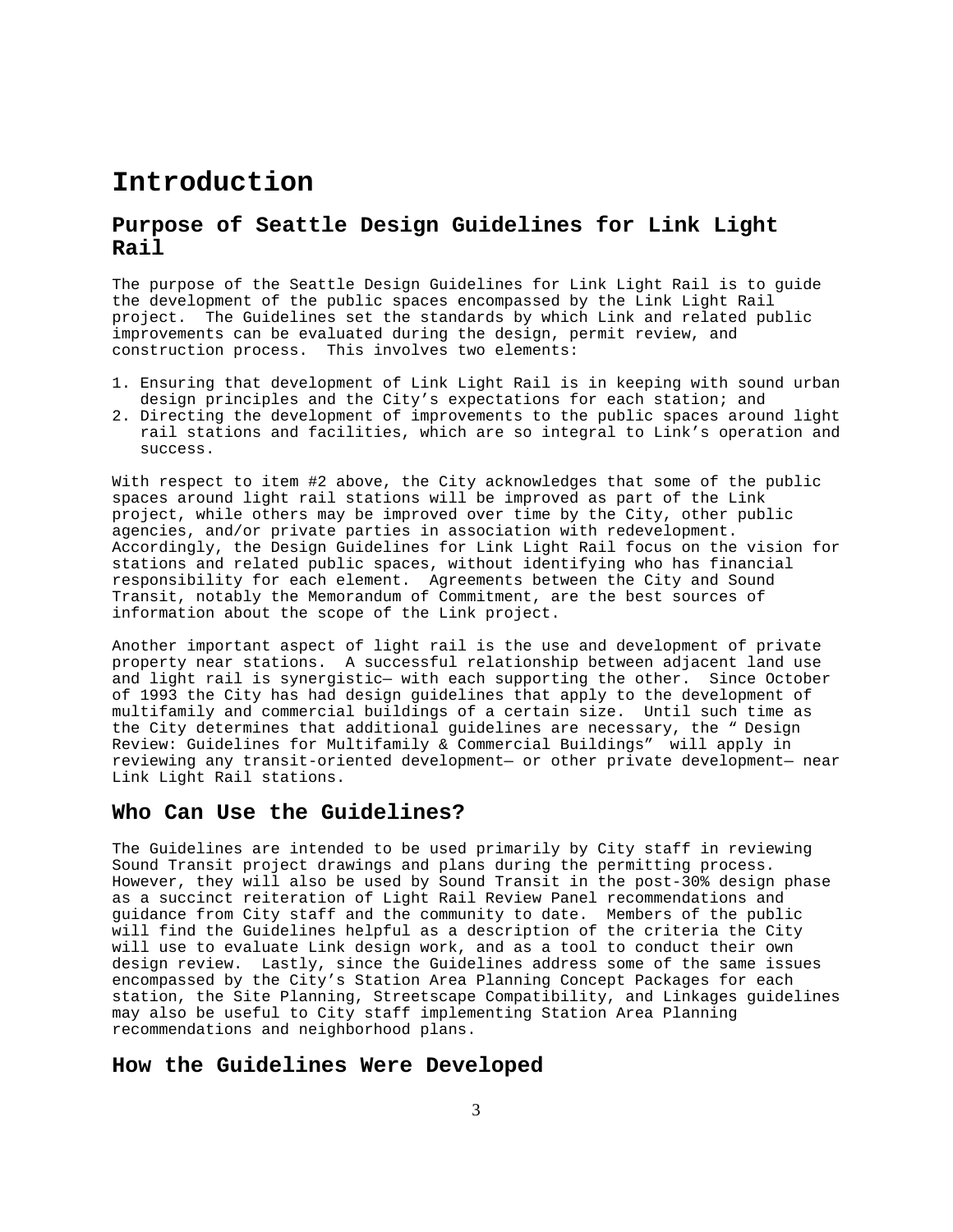The substance of the Guidelines was drawn from the following:

- In-house expertise from the CityDesign Office of the Seattle Department of Design, Construction, and Land Use;
- The Seattle Light Rail Review Panel " Scope Briefing Progress Report/July 1999," " Concept Design Progress Report/December 1999," and specific recommendations made at regular Panel meetings reviewing Link station design work held during 1999 and 2000;
- Sound Transit " Urban Design Guidelines," draft dated May 5, 2000;
- ! City of Seattle Station Area Planning " Concept Packages," produced during the spring of 2000;
- ! Public comments from discussions held with Station Area Advisory Committees during the fall of 2000; and
- ! Adopted neighborhood plans whose boundaries encompass one or more Link stations.

A team comprised of City and Sound Transit staff prepared the Guidelines, working under the direction of CityDesign and the Light Rail Review Panel.

### **Authority**

Once community review is complete, the Link Design Guidelines will be adopted by the Seattle Light Rail Review Panel and formalized as a Joint DCLU and Seatran Director's Rule, with the result that Link permits will be conditioned upon all design work meeting the Guidelines. Although additional sitespecific negotiations will still likely occur throughout permitting and construction, the Guidelines will nonetheless provide a baseline for design quality from which those negotiations can proceed.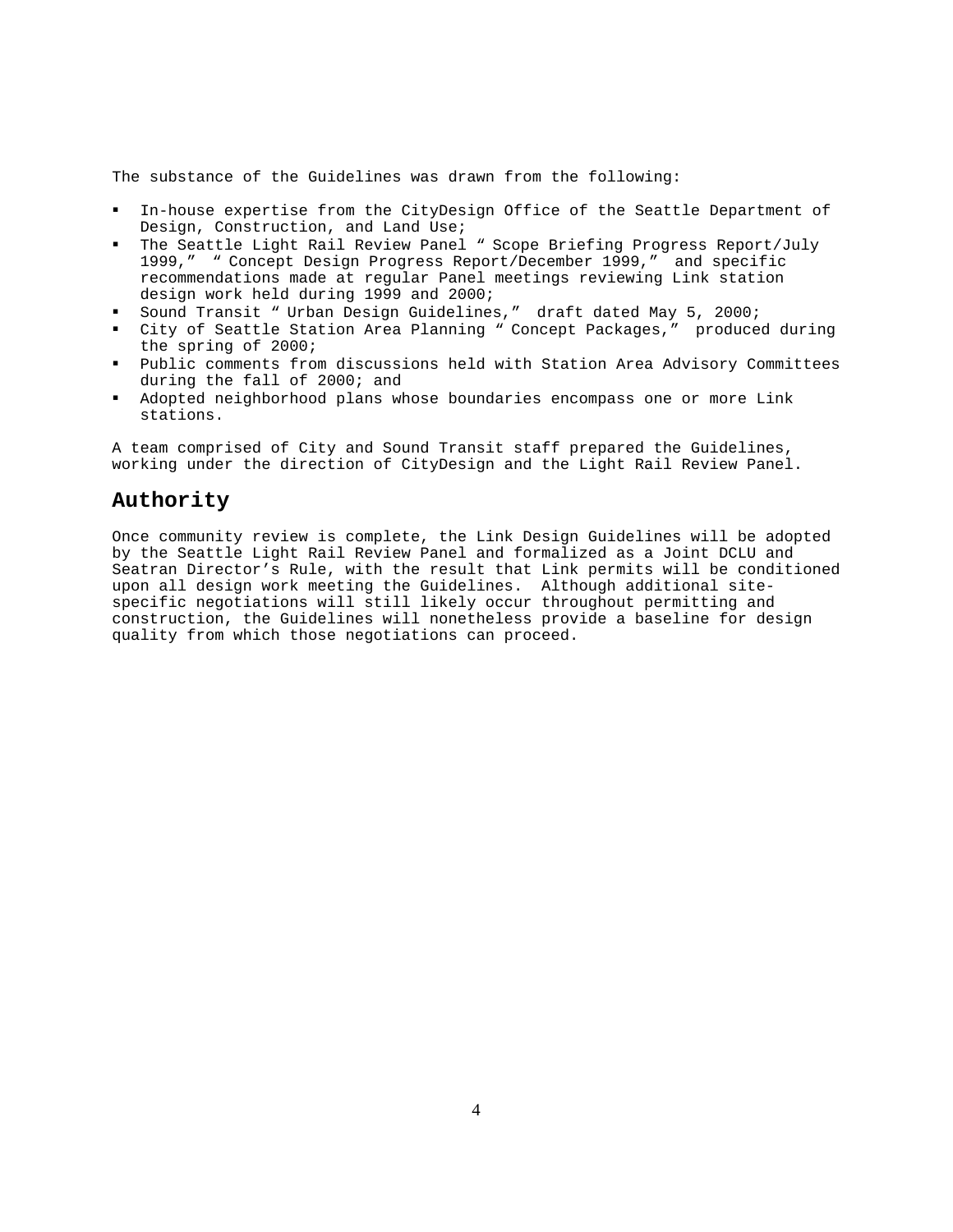# **Organization of the Design Guidelines**

The Guidelines include the following elements for each station:

- 1. **Key Urban Design Issues** a summary of the key issues for each station, providing the reader with a good understanding of the circumstances surrounding each station, and therefore a better grasp of its particular constraints and opportunities.
- 2. **Vision** a concise statement of the overall vision for each station that sets the tone for the Guidelines that follow. Although there are similarities in the vision for all stations (such as making the pedestrian a priority…), these vision statements attempt to distill the " essence" of each station into a clear statement of intent that can be referred to as needed when questions arise during implementation of Design Guidelines. Each vision statement has been crafted from various existing materials reflecting earlier community input and discussion.
- 3. **Design Guidelines** The Guidelines address several categories of issues, from large scale to small scale. Although there is often overlap between the categories, issues are generally addressed as listed below:

**Site Planning guidelines** focus on the how the project is arranged in 2 dimensions— the functional and aesthetic relationship of the project to its context, as well as the relationships between site features within the project. The project site may be a station and surrounding area, or the trackway between stations. Issues raised within this section include:

- ! Existing and probable patterns of development
- **.** Open space
- ! Transportation and circulation patterns
- ! Views

**Streetscape Compatibility guidelines** focus on the scale and character of project features, including:

- ! Height, bulk, and scale
- ! Street frontages
- ! Architectural elements such as roofs, windows, etc.
- ! Streetscape and other public realm improvements beyond the station, but supporting Link
- ! Landscaping
- ! Public art

**Linkages guidelines** focus on the connections and transitions from one site element to another, including:

- ! Pedestrian and bicycle circulation
- ! Bus connections and transfer points
- ! Wayfinding including station visibility, site information, and identifying signage
- ! ADA compliance, accessibility for all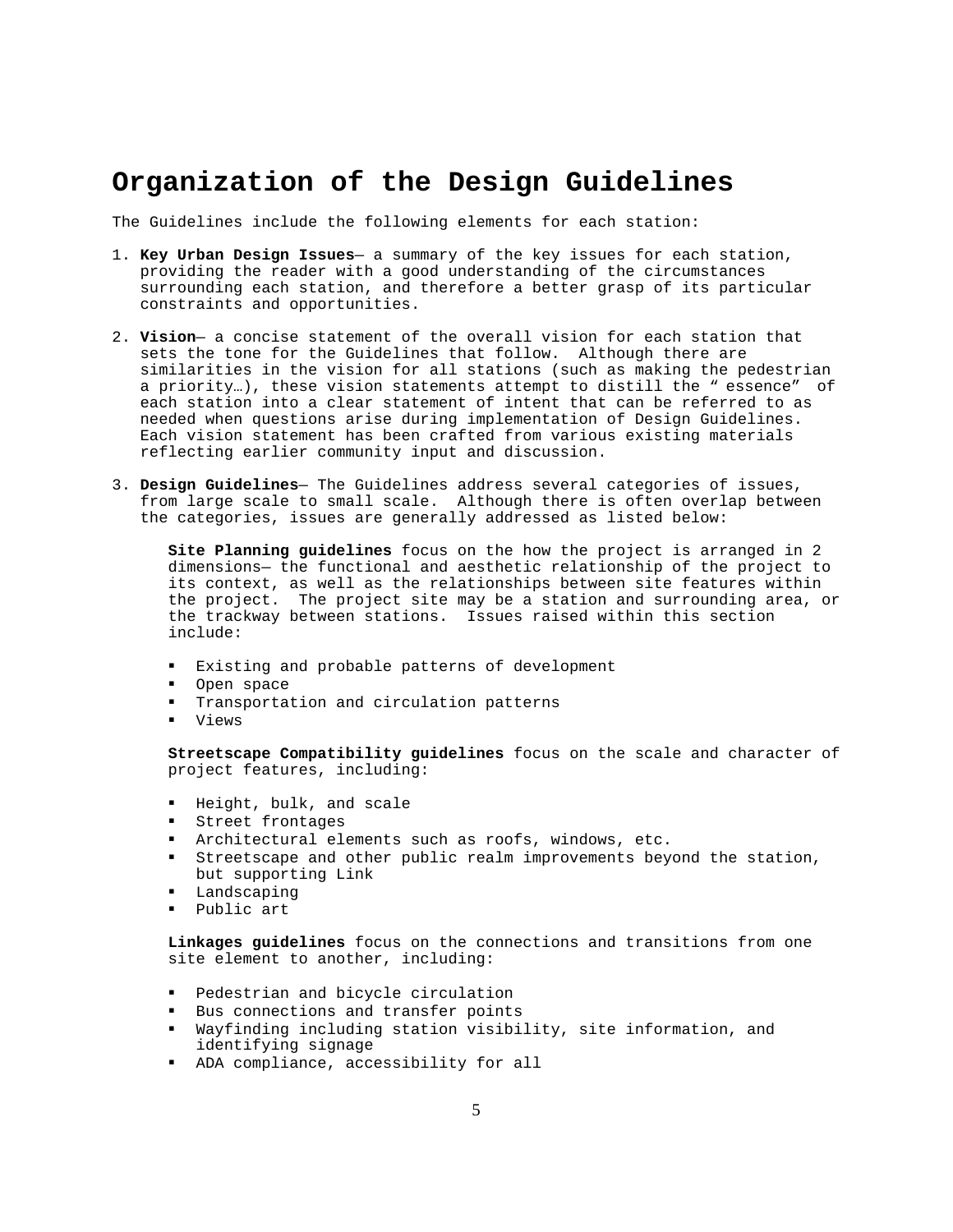**User Comfort guidelines** address the physical and psychological comfort provided by the Link system to passengers, pedestrians, cyclists, and other users of the system. Elements of user comfort include:

- ! Safety and security
- ! Lighting
- ! Station amenities (e.g. benches, kiosks)

**Materials and Finishes guidelines** address the " micro scale" of design, and focus on the durability, comfort, and timelessness of the materials and finishes for each light rail element. Issues covered by these guidelines include:

- ! Vandalism
- ! Sustainability
- ! Maintenance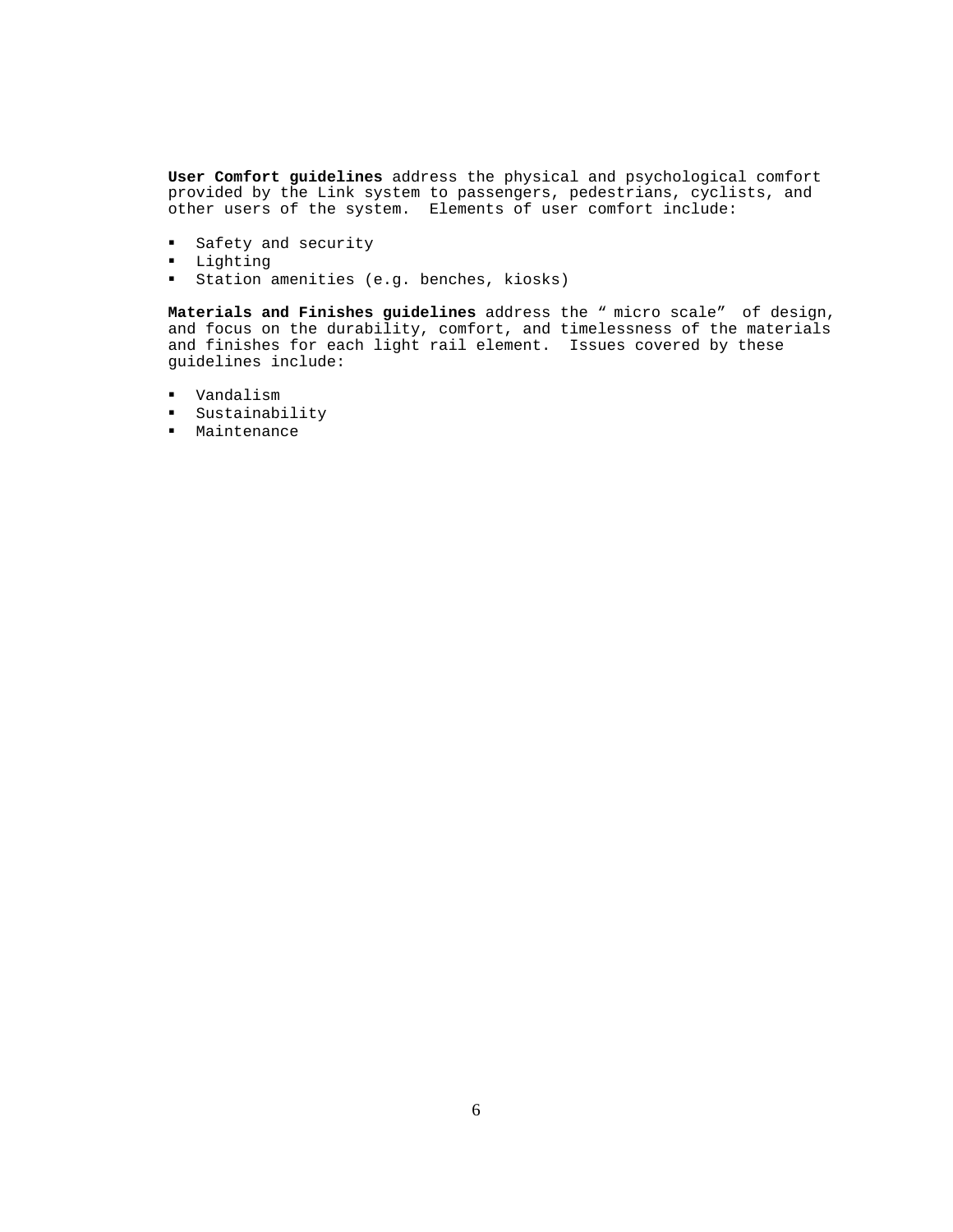# **At-Grade Stations and Alignment**

(Martin Luther King, Jr. Way corridor, Edmunds, Othello, Henderson)

# Opportunities and Challenges at At-Grade Stations

- ! At-grade light rail offers a tremendous **opportunity to integrate light rail into the community** and make the system visible for its users. Unlike aerial and tunnel stations and alignments which require the user to ascend or descend to reach the platform, with at-grade stations the platform is made a part of the streetscape itself, and its presence— along with the regular passing of trains— becomes a regular reminder of and advertisement for the system. The challenge is that while at-grade stations are highly visible, they must also compete for attention with the rest of the street and other nearby attractions.
- ! Creating a **safe pedestrian environment** is important at all stations, but even more so at at-grade stations where light rail, vehicles, cyclists, and pedestrians all share space on the street. Equally important is **passenger/pedestrian comfort**— ensuring that the platforms are safe and pleasant places for people to wait for trains, with protection from traffic, wind, and rain, and that there are well-lighted and convenient pedestrian connections from the surrounding neighborhood.
- ! The complexity of **coordinating train and vehicle (car, bus, truck, emergency vehicle) movements**, often in a limited right-of-way, is a challenging, but critical, aspect of designing the system. The public's perception of whether light rail is successful or not depends, to some degree, on how well this coordination is carried out— especially since with at-grade, the degree of coordination is more apparent than with aerial or tunnel alignments. Coordinating pedestrian movements with train and vehicle movements, especially given greater roadway widths, adds to the challenge.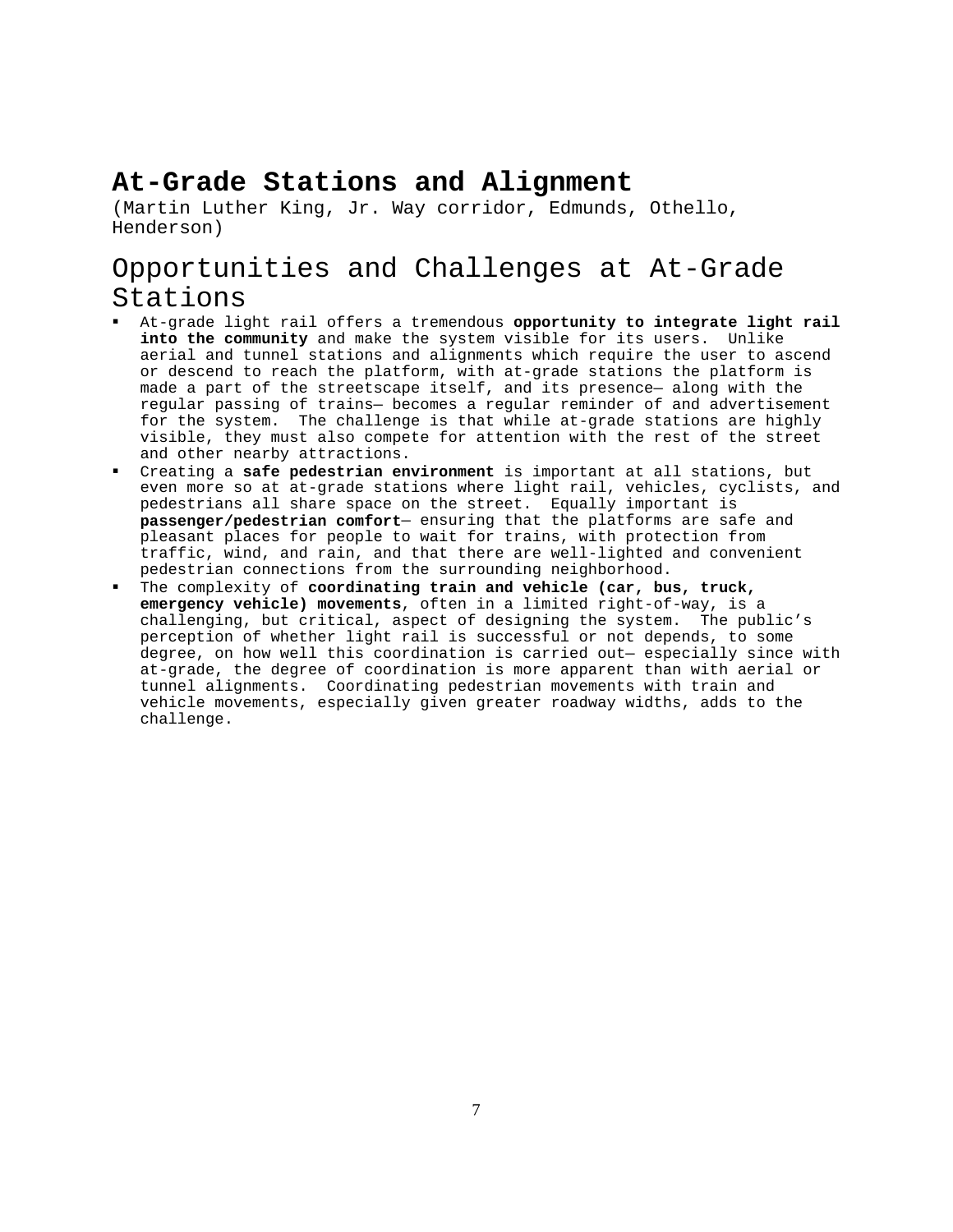# **Design Guidelines for the Martin Luther King, Jr. Way Corridor**

Since the corridor includes one aerial and three at-grade stations within the City of Seattle, these guidelines provide the framework for design of all four stations as well as the trackway between them. The additional guidelines for each station that follow have been written to complement these overall corridor guidelines, and to provide more detail for each station as the focus of Link service.

### **Vision for the Corridor**

The Martin Luther King, Jr. Way corridor— from the portal of the Beacon Hill tunnel to the Boeing Access Road just outside the city limits— will contain the longest segment of light rail at-grade within Seattle. As such, it will serve as a stage for the Link Light Rail system as well as a " window" into the Southeast Seattle neighborhoods through which Link passes. In this segment, not only will several light rail stations be developed, but the entire five mile length of Martin Luther King, Jr. Way will be rebuilt, reshaping the look and function of the street and surrounding community in the process.

At its most basic, Martin Luther King, Jr. Way should be a street that seamlessly functions as a light rail corridor; a major arterial for truck, auto, bus, and emergency vehicle traffic; a stimulus to commercial development and retail activity; an attractive foreground to adjacent residential development; and a safe place for cyclists and pedestrians.

At its grandest, the street should reflect the very best of its context, drawing inspiration from the history of the area as well as the cultural diversity that exists among Southeast Seattle residents today. It should be designed so that people are drawn into and across neighborhoods along its length, creating new centers of activity and supporting existing ones. And it should be well-proportioned and beautifully appointed with landscaping, public art, street furniture, lighting, and signage— in short, a street that honors its namesake by inspiring pride in residents and others who use it.

#### **Key Urban Design Issues**

- ! **Safe pedestrian circulation** both safety from crime and traffic safety along the length of Martin Luther King, Jr. Way and particularly at station areas and other major pedestrian routes, is critical to the success of the street and Link Light Rail.
- ! The challenge will be **creating an attractive and functional street** that harmoniously blends a variety of utilitarian light rail and streetscape elements, accommodates diverse transportation needs, and results in a strong presence and community identity that is responsive to the variety of contexts the street passes through.

### **Design Guidelines**

**A. Site Planning**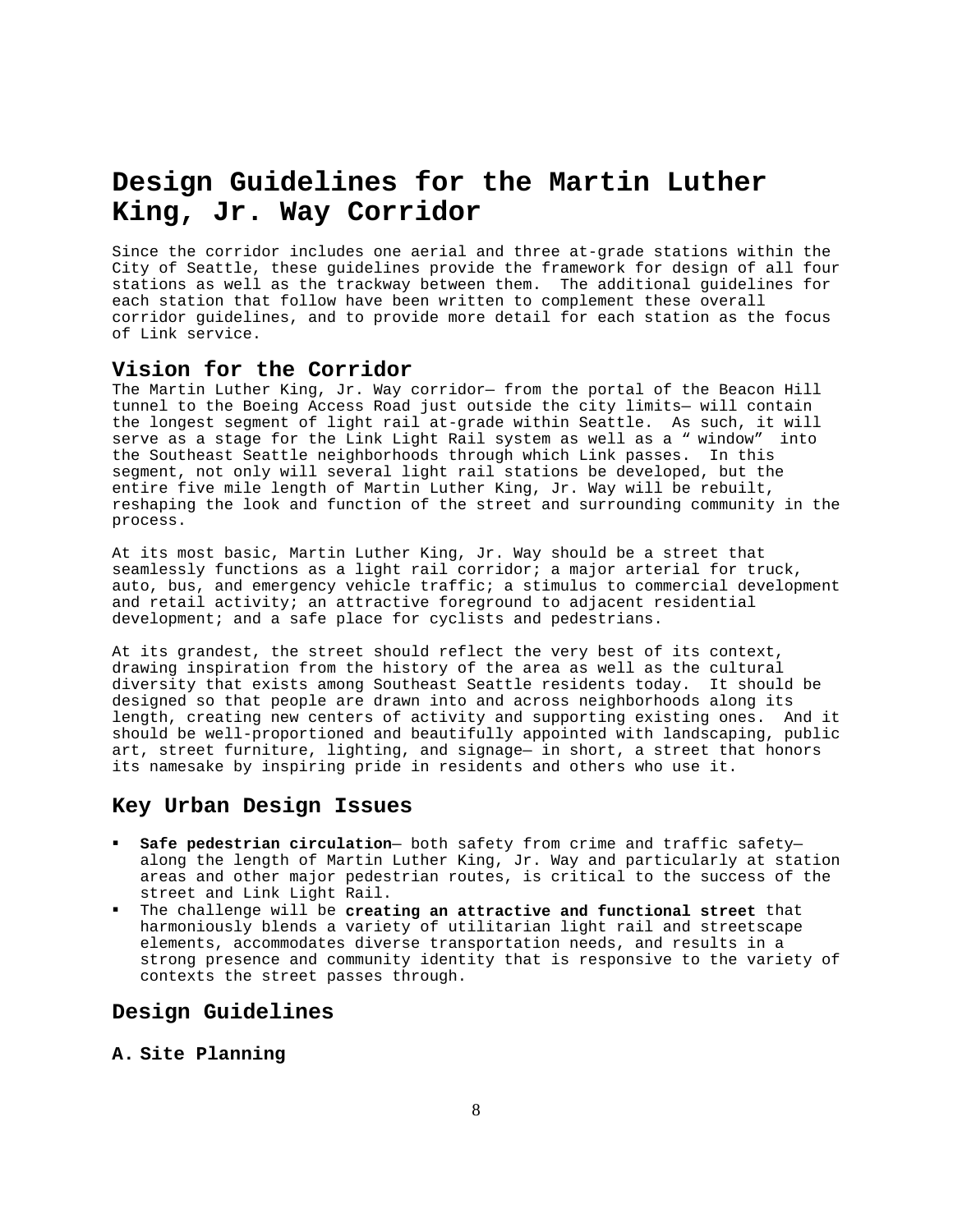- 1. **Right-of-Way and Alignment:** The right-of-way has been generally determined at 93' between stations and wider at stations and major intersections, to be comprised of two lanes of traffic in each direction, a left turn lane at selected intersections, a light rail trackway, station platforms, and sidewalks with planting strips. Nonetheless, wherever new development along Martin Luther King, Jr. Way is proposed, the right-of-way should be expanded and/or alignment adjusted to yield additional space for pedestrian amenities and landscaping.
- 2. **Traffic circulation**: Link Light Rail will create new pedestrian generators along its alignment in Southeast Seattle. For that reason, in locations where vehicle, bicycle and pedestrian movements intersect, safety measures should be carefully considered and implemented. Conflicts between vehicles of all kinds— buses, trucks, cars, light rail, and emergency vehicles— and pedestrians should be minimized, with clear demarcation of pedestrian zones and priority given to pedestrians at the intersections nearest each station. Successfully managing the space to accommodate all users may involve revisions to existing driveways and turning movements, street corner radii, number and location of on-street parking spaces, traffic signal timing, and/or size, location, and design of drop-off areas, pedestrians paths, crosswalks, and protective fencing.
- 3. **Location of Systems Structures:** Locate Transit Power Substations and Signal/Communications buildings appropriately to preserve prime parcels for transit-oriented development and/or community gathering areas. This may mean siting system structures on sites slightly removed from the alignment in order to keep street frontage open and available. Rather than just being purely functional buildings, the exterior of these buildings shall be designed to be assets to the community, as described in more detail under design guideline B.6 of this section.
- 4. **Bicycle Parking:** Provide bicycle parking and storage facilities in close proximity to the platform entrances to meet present demand, with a plan for accommodating anticipated future demand either on- or off-site. Facilities should be secure, visible, and convenient while not in conflict with the primary flow of pedestrians.
- 5. **Open Space:** In addition to plazas or open space at each station, numerous other small, irregularly-shaped parcels of land exist along the Link Light Rail right-of-way where Martin Luther King, Jr. Way diagonally intersects the grid system of local streets. Although many of these parcels are too small to be developed for residential or commercial uses, they are excellent opportunities for open space and should be incorporated into the design of the corridor wherever possible. Design considerations include:
	- a. Determining which parcels offer the most potential to contribute to an " open space system" — augmenting other open space that currently exists in the community, open space proposed as part of Link station and plaza designs, and key pedestrian and bicycle paths/routes— with the goal of maximizing resources for the community;
	- b. Utilizing these parcels to expand the amount of land available for significant landscaping (in amount and size), thereby helping to overcome the space limitations of the existing right-of-way and greatly enhancing the appearance of the corridor;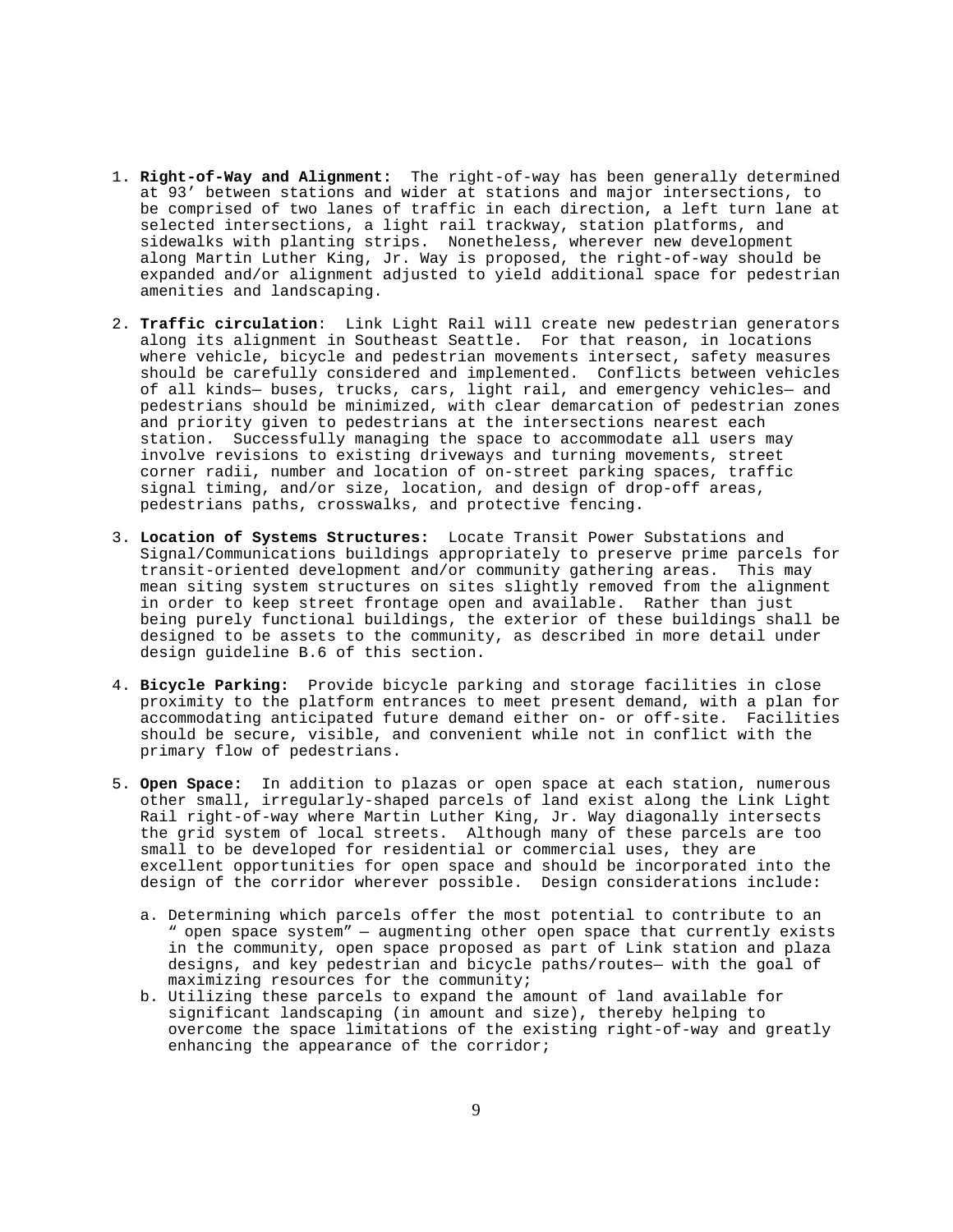- c. Seizing opportunities to site public art and/or develop these open spaces as artworks in themselves, in conjunction with artwork at stations and as part of Link system elements; and
- d. Taking advantage of parcels with good sun exposure for community gathering areas.
- 6. **Phasing of Capital Improvements:** With the development of Link, Martin Luther King, Jr. Way will be rebuilt in its entirety to accommodate light rail stations and trackway, along with regular vehicular traffic. These improvements are expected to be completed by 2009, but will need to be augmented with other improvements over time to realize the full vision for the Martin Luther King, Jr. Way corridor. The construction of other improvements such as utilities upgrades, additional streetscape amenities beyond the ST project scope, and private transit-oriented-development, should be done incrementally and strategically in order to effectively manage and leverage public dollars, allow time to develop public/private partnerships, and maintain the economic health of businesses along the corridor during the transition from the old Martin Luther King, Jr. Way to the new.

#### **B. Streetscape**

- 1. **Urban Design Character:** Martin Luther King, Jr. Way is a series of linked " segments" each with its own character. The segments include the industrial area around the Henderson station, retail/commercial areas around the Othello and McClellan stations, and a residential area around the Edmunds station where Rainier Vista is located. In general, station architecture and landscaping at the platforms and plazas will be distinctive for each station, whereas system elements such as the Overhead Catenary System of poles, trackway and paving design and materials, lighting fixtures, and signage will provide continuity between stations and with the Link system as a whole. The redeveloped street should:
	- a. Maintain the distinctiveness of each segment and not attempt to create one design image or solution for the entire five-mile length, nonetheless recognizing that certain elements will be common throughout the Link system as listed above;
	- b. Draw from the context of the adjacent neighborhood or segment of the corridor in developing the character of the urban design (as expressed through landscaping, public art, street furniture, and other elements); and
	- c. Provide design continuity and graceful transitions from one area to another.
- 2. **Street Improvements:** Provide quality pedestrian amenities and other features that are complementary to and supportive of the existing uses in the neighborhood as well as the Link Light Rail station and future planned development. The design, construction, and operation of these improvements should be coordinated with the overall Martin Luther King, Jr. Way corridor design and operation, and should include crosswalks, distinctive paving, lighting, and signal timing that ensure safe access across streets to the platform. Particular attention should be paid to access with minimal delay and adequate crossing time for the very young, the elderly, and disabled pedestrians.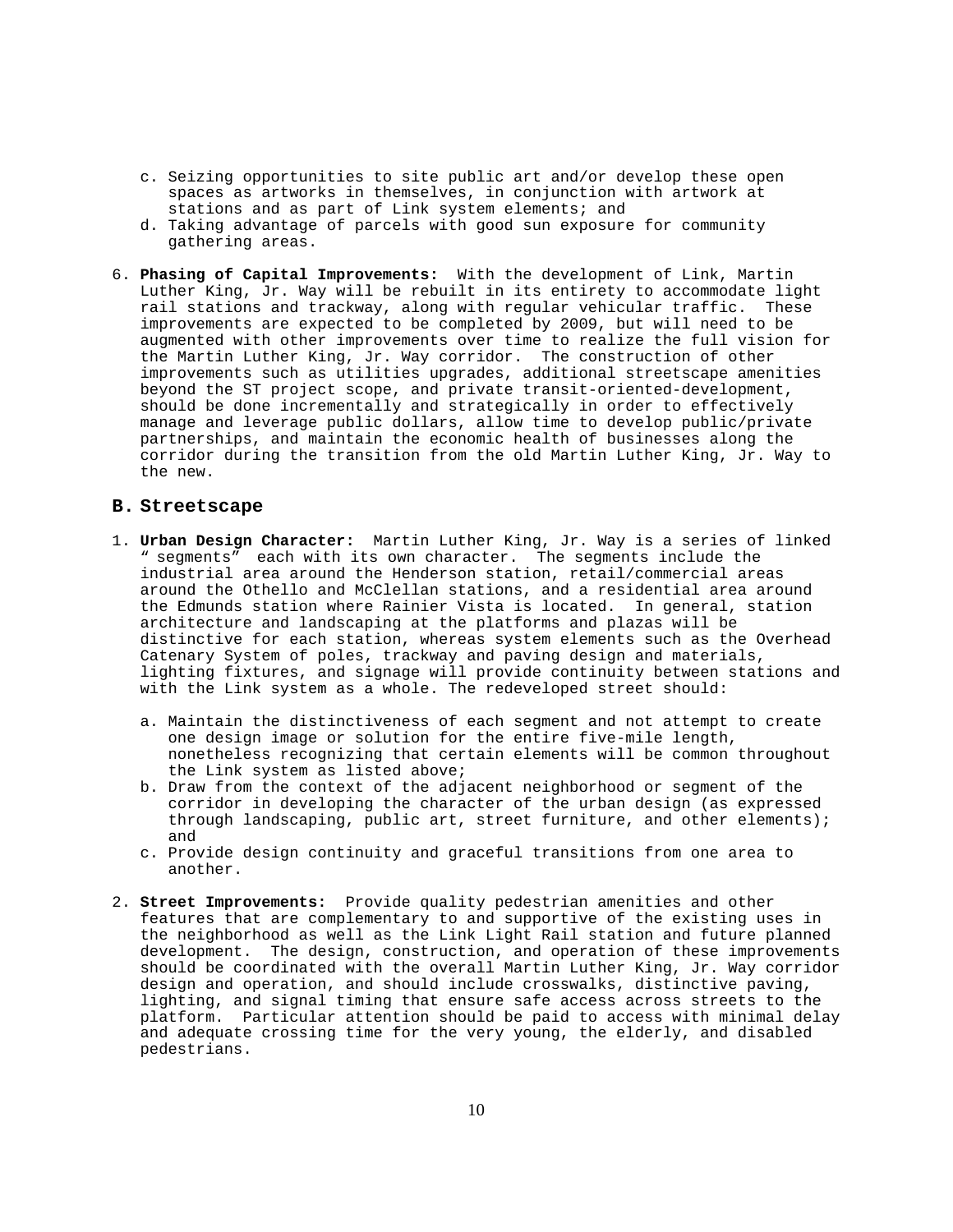- 3. **Lighting and OCS Poles:** Vertical poles associated with the Overhead Catenary System and utility lines including overhead street lighting should be carefully designed to minimize the number of poles where possible; create a pleasing rhythm of vertical elements; coordinate the use of color, style, finishes, and materials; and make for a coherent and unified streetscape.
- 4. **General Landscaping Requirements:** Landscape elements are required as part of the Link Light Rail project, with priority on trees as the most important component. Specifically, landscape elements should:
	- a. Maximize the planting potential of the available space, in accordance with City policy regarding tree selection and spacing; in other words, requiring trees wherever they can be planted without compromising facility function and safety, and requiring large scale trees rather than small scale where it is feasible for them to successfully develop;
	- b. Where trees cannot be accommodated but planting is desired to improve the safety and/or aesthetics of the facility, provide low maintenance shrubs and/or groundcover with emphasis on evergreen species or deciduous species with seasonal variation in leaf color and attractive branching habit to provide year round presence;
	- c. Integrate with landscaping on adjacent private property, either existing or as required under development standards for future development;
	- d. Provide supplemental water (by automatic or manual irrigation or by specific contract provisions for hand-watering) to ensure adequate care of newly installed material for a minimum of three (3) years after installation; and
	- e. Minimize the removal of existing significant trees and retain significant vegetation wherever possible, particularly where impacts are temporary such as removal of vegetation for construction staging. When distinctive or character-giving vegetation must be removed, it should be replaced with new plantings of a similar type and/or size as that removed.
- 5. **Station Landscaping:** The walkway to each platform and the platform itself should include landscaping to mark the entrance to the platform and provide relief from the hardscape that dominates the area. Other considerations include:
	- a. Designing platform and street landscaping jointly, in order to create a landscape design that is compatible and greater than the sum of its parts;
	- b. Choosing landscape materials that are easily maintained, droughttolerant, and can withstand local conditions, including an open corridor of primarily impermeable surfaces; and
	- c. Planting street trees and other vegetation on the platform and approaches, with exceptions only in cases where safety considerations outweigh the potential benefits associated with trees.
- 6. **Public Art:** Art is an important aspect of how the Link system will be perceived by the user and the community. Link's public art should be sited in prominent locations that are highly visible or accessible to pedestrians. While most of the public art will be located at stations, there is also value in exploring ways to bring art into areas with high pedestrian use between stations. In order to make the wisest use of funding, artwork should be focused on those locations where it can have the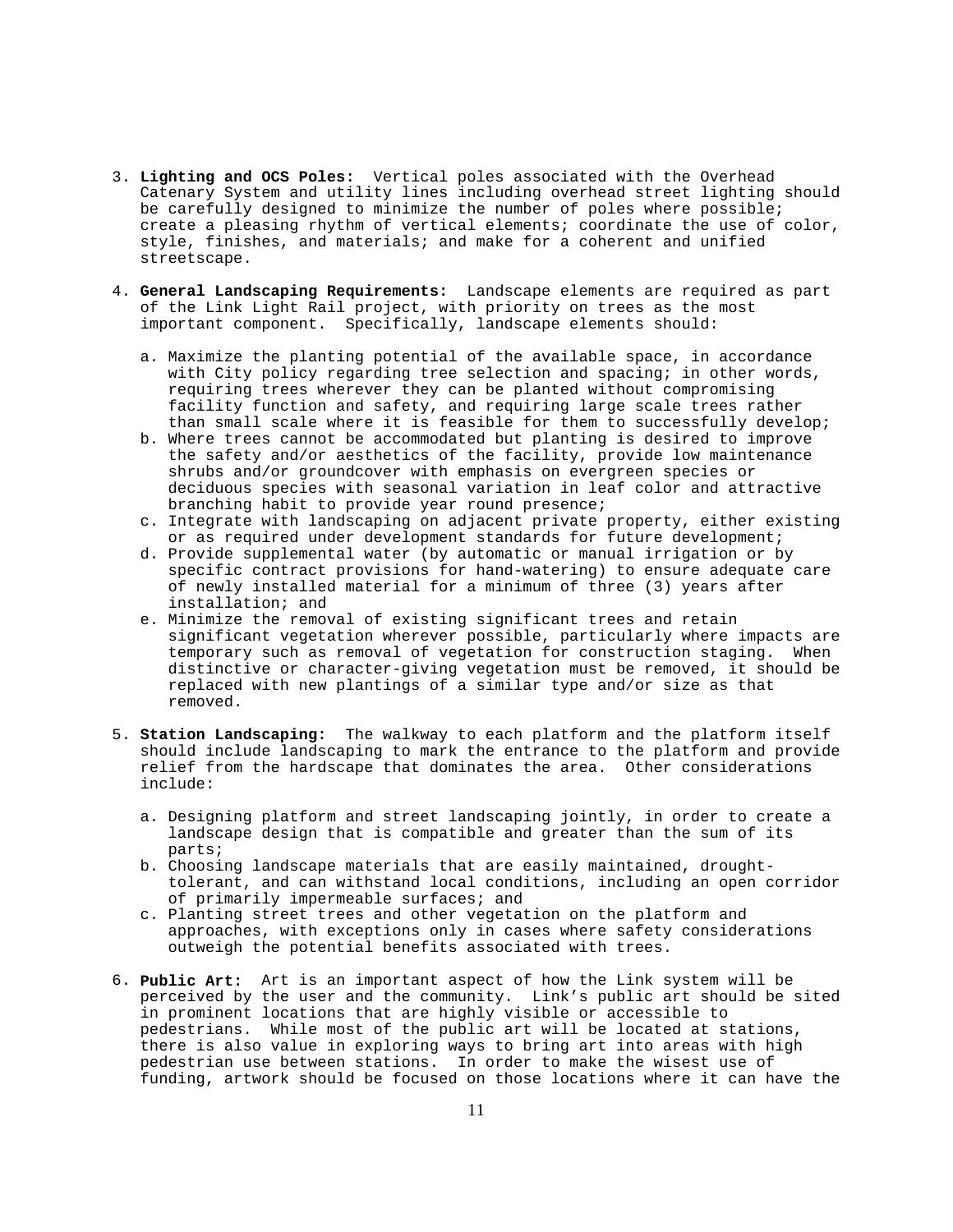most impact— where it is visible, welcome, and able to leverage other improvements or foster partnerships to create a larger impact. Other considerations include:

- a. Seizing opportunities to incorporate art into functional elements of the station, such as benches, railings, kiosks, etc.;
- b. Using art to enhance Link system-wide elements and identity, while still responding to the local context;
- c. Artwork that has its own integrity individually and within the Link public art collection and that establishes " conversations" and relationships between stations, particularly in conjunction with the other at-grade stations along the Martin Luther King, Jr. Way corridor; and
- d. Developing specific artworks in collaboration with other entities such as the Southeast Seattle Arts Council and the Rainier Valley Historical Society.
- 7. **Systems Structures:** Transit Power Substations, Signal/Communications buildings, and other systems structures should be appropriately scaled and detailed to be compatible with the context of each location, emphasizing:
	- a. Pedestrian-oriented and human-scaled treatment of wall surfaces in terms of materials used, applied artwork, landscaping, screening, and other treatments; and
	- b. Using systems buildings creatively to provide other amenities, such as a backdrop for bench seating, a place for artwork, or part of bicycle storage.
- 8. **Design Guidelines for Future Development:** Although outside the scope of this document, guidelines for future development outside of the public right-of-way should be prepared through the neighborhood design guidelines process and/or creation of transit-oriented development guidelines. Such guidelines should enforce street edge conditions that are supportive of the Martin Luther King, Jr. Way corridor design vision, and should ensure compatibility between private and public investments.

### **C. Linkages**

- 1. **Pedestrian Access and Circulation:** The rebuilt Martin Luther King, Jr. Way should provide safe circulation between stations, while emphasizing pedestrian movement, crossings, and gathering at stations. Features to include are:
	- a. Clear connections across the street to adjoining communities, including safe and attractive crossings and mid-street waiting areas for pedestrians, along with features that discourage crossing at inappropriate locations;
	- b. Consistent, predictable treatment of pedestrian crossings in order to build user familiarity with the system and reinforce safe street crossing practices— particularly important for visually impaired users;
	- c. Sidewalks that are appropriately sized for anticipated use;
	- d. Pedestrian lighting along key pedestrian routes;
	- e. Safe and convenient access to both ends of each station platform;
	- f. Clear pedestrian connections to each station from adjacent sidewalks;
	- g. Features such as paving patterns, color, signage, and/or landscaping that extend across the street to mark pedestrian routes, thereby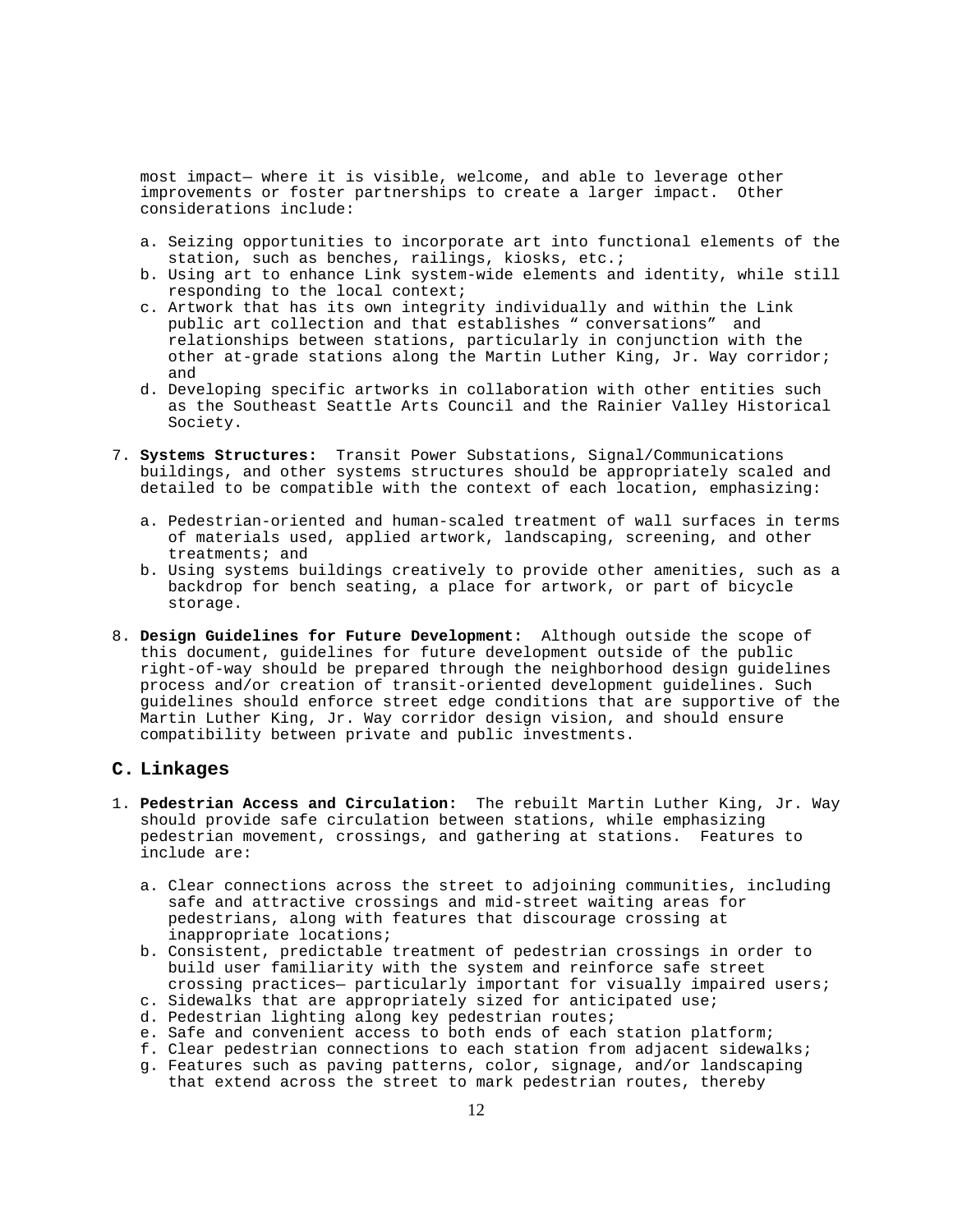increasing system safety and legibility for users, and alerting motorists to watch for pedestrians in this area; and h. Gathering areas within clear sight of connecting pedestrian paths and designed to accommodate anticipated use.

- 2. **Transit Connections:** Provide clear and safe connections for passengers transferring between Link Light Rail and buses, including information posted on bus routes and schedules alongside Link Light Rail schedules and information to support multi-modal transportation. To the extent possible, the (re)location and design of bus stops along Martin Luther King, Jr. Way should be coordinated with Link and general street improvements to provide attractive and convenient connections for passengers outside the ¼ mile walking distance to Link stations.
- 3. **Bicycle Connections:** The construction of station plazas and the rebuilding of Martin Luther King, Jr. Way creates the opportunity to connect the light rail stations with existing and planned bicycle routes along and across the corridor. Features to include are:
	- a. Bicycle parking and storage facilities at all stations as described under " Site Planning" guidelines;
	- b. Physical improvements and features incorporated within the project to facilitate safe bicycle movements wherever bicycle routes cross the light rail alignment;
	- c. Improvements that are an integral part of the Link light rail project wherever bicycle routes run parallel to the light rail alignment; and
	- d. Bicycle route or trail information posted clearly at each station and plaza area, alongside Sound Transit rules and procedures for bringing bicycles onto trains.
- 4. **Signage and Wayfinding:** With the rebuilding of Martin Luther King, Jr. Way, there is an opportunity to coordinate all street and Link-related signage, and introduce interpretive signage or other wayfinding elements as desired. Signage should direct passengers to key destinations within the vicinity of each station. Above all, signage and wayfinding should be clear, coordinated, and appropriately scaled to the intended reader (pedestrian, vehicle driver, bus rider, or cyclist).

#### **D. User Comfort**

- 1. **Station Amenities:** Each station should include the following amenities:
	- a. Phone (on or near platform) and/or security alerts
	- b. Waste receptacles (including cigarette receptacles at station entrances) c. Clocks
		- d. Information display cases or kiosks including newspaper racks
		- e. Seating— benches, standing bars, or rails
		- f. Weather protection— canopies and windbreaks
		- g. Trees and landscaping
- 2. **Lighting:** Assist wayfinding and promote safety by incorporating a combination of lighting conditions including ambient, direct, and path lighting in the design of each station and related areas (plaza, crosswalks), the street itself, and the trackway.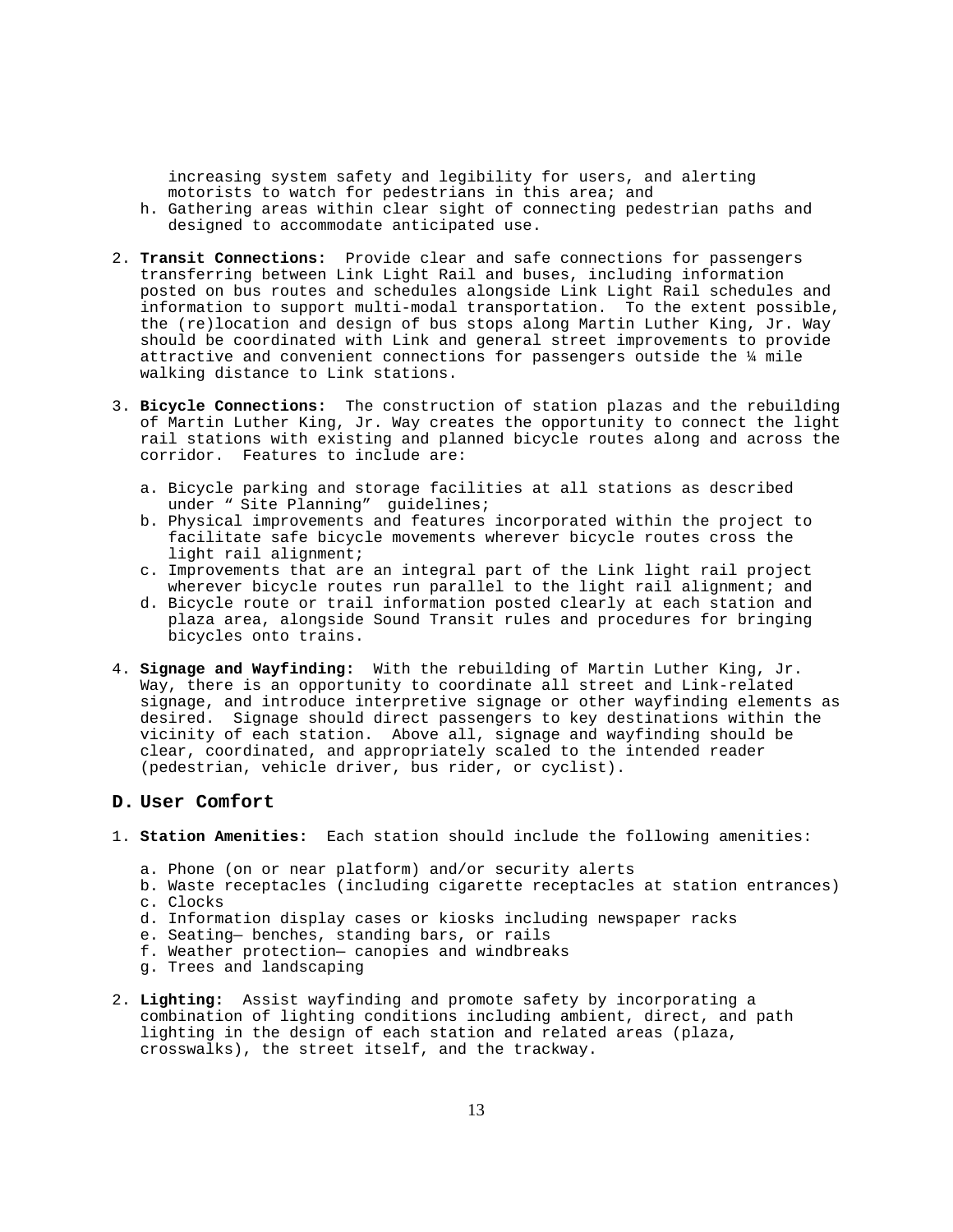3. **Security:** Stations should be designed with Crime Prevention Through Environmental Design (CPTED) principles in mind in order to promote a crime-free environment for Link users.

#### **E. Materials and Finishes**

- 1. **Finish Materials:** Each station environment should include a variety of finish materials and textures that work together in a coherent and harmonious manner, have some relationship to their surroundings, and exhibit human-scale at the street level.
- 2. **Durability and Maintenance:** All finish materials and other station, trackway, and system elements shall age and weather well, be durable, vandal resistant, and easily maintainable.
- 3. **Integration of Systems and Life/Safety Elements:** There are numerous systems structures, life/safety elements, signals, and equipment which are necessary to the operation of Link, but which should nonetheless be seamlessly integrated into the design of the street and trackway. Although many of these may be " stock" items and not custom-designed for Link, they should be compatible with the overall design for the Martin Luther King, Jr. Way corridor or otherwise sited unobtrusively so as not to distract from the design.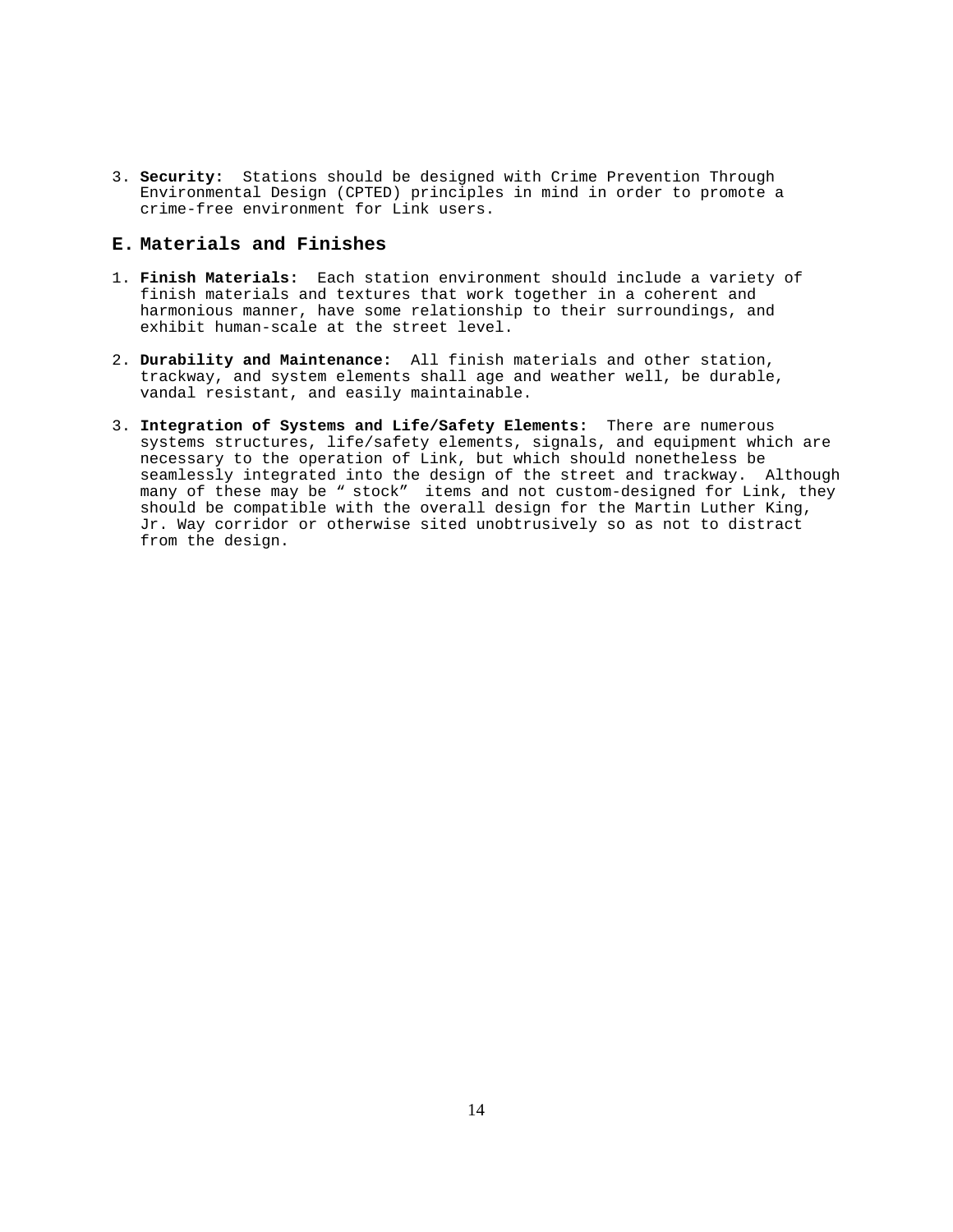# **Design Guidelines for McClellan Station**

## **Vision for McClellan Station**

The McClellan station is an aerial alignment situated along the west side of Rainier Avenue just north of its intersection with Martin Luther King, Jr. Way. This is considered by the community to be the entrance to the Rainier Valley from the north, and should support the neighborhood as a gateway to Southeast Seattle. The area is currently moderately developed with various auto-oriented businesses, but is envisioned in the North Rainier Neighborhood Plan as a future town center combining residential and commercial uses. Other important features nearby include Cheasty Boulevard, an unfinished legacy of the Olmsted boulevard system just south of the Link Light Rail station, Cheasty greenbelt, and historic Franklin High School to the east. The station is intended to be an integral part of the town center, and a catalyst for its development. As a civic structure, the station should represent both the neighborhood and the light rail system. To add to the challenge, the station must achieve these qualities from the first phases to the full development of the town center, which will take a number of years. The result should be architecture of strength and clarity upon which subsequent phases can build with equal quality and grace.

#### **Key Urban Design Issues**

- ! Working with the **mass and scale of the aerial guideway** and its transition structures to create a station that fits well on the site and does not overwhelm its context.
- ! Ensuring **pedestrian safety and comfort** through a multi-modal facility and up to the aerial platform, supporting and reinforcing pedestrian activity in the station area, and reducing pedestrian/vehicle conflicts in this active, multi-use area.
- Maintaining traffic flow and circulation in and around the station, among existing uses, and at the complex intersection of Rainier Avenue South and Martin Luther King, Jr. Way.
- ! **Accommodating future transit-oriented development** seamlessly within the context of a town center, light rail station, and adjacent bus transfer facility.

# **Design Guidelines**

#### **A. Site Planning**

- 1. **Station as Gateway:** The station and aerial guideway should respond to its location at the nexus of Rainier and Martin Luther King, Jr. Way, and the base of Beacon Hill, to serve as a " gateway" to the Rainier Valley and portal to the Link Light Rail stations northward. This " gateway" character may be achieved through various design features, potentially including:
	- a. Station architecture that is identifiable as a station and scaled to be compatible with town center development, to be seen from either Rainier Avenue or Martin Luther King, Jr. Way;
	- b. Preservation of views south into the Rainier Valley and to Mt. Rainier, from the train itself as it exits the Beacon Hill tunnel, and from the street by pedestrians or people in vehicles.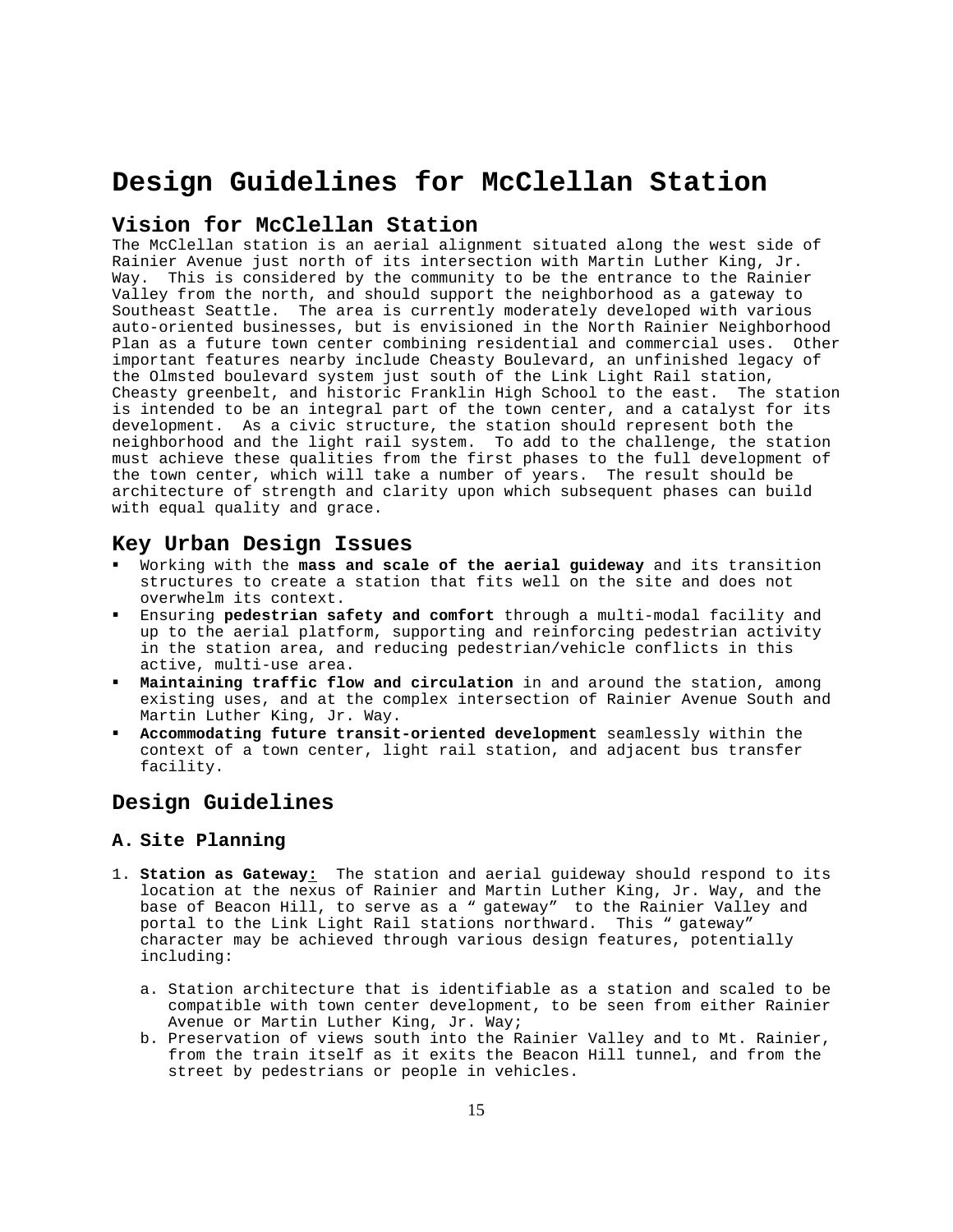- c. Lighting, use of distinctive materials, and other urban design features described further under B. Streetscape Compatibility.
- 2. **Development Pattern:** Inherent in the desire to use the station as a catalyst for future transit-oriented development is a gradual reorientation of the prevailing auto-dependent development pattern to a more pedestrian-oriented environment. Accordingly, the station should be designed with flexibility to initially focus on meeting light rail needs and, in the interim, accommodate existing land uses as much as possible, while later also serving as a framework for future development on and around the site. Elements such as guideway location and column placement should not preclude longer-term development and operation of adjacent properties for retail, commercial, or residential uses.
- 3. **Open Space:** Several open space opportunities are present at the McClellan station including a plaza at the southeastern end of the station nearest the Martin Luther King, Jr. Way/Rainier intersection; a plaza and pedestrian corridor connecting the station and the Metro transit facility across Rainier Avenue; and the areas underneath the platform and guideway at the ground level. Although only the southeastern plaza is being included in the station design at this time, there is also potential for a future private development of a plaza and transit-oriented development on the site of the current Firestone business, with connections to the Metro bus facility. There is also space for potential retail (permanent structures or portable vendor carts) and/or covered plaza area underneath the platform on both sides of the elevator and stairs. All open spaces should be designed with the following qualities in mind:
	- a. Spaces that are welcoming, comfortable, and safe for all users through careful attention to lighting, paving materials, sightlines, sun and wind orientation, and landscaping;
	- b. Visible and accessible connections to the elevators and stairs leading pedestrians to the overhead platform, including connections to existing sidewalk (where they exist);
	- c. Public art sited within the spaces and/or develop the open spaces as artworks in themselves; and
	- d. Siting and design of systems structures that is compatible with the overall station design, intended future retail/town center uses, and the neighborhood as a whole.
- 4. **Traffic Circulation:** The light rail alignment should be designed to create a smooth transition from aerial to at-grade with minimal disruption to the flow of heavy trucks, buses, and cars already present along Martin Luther King, Jr. Way and Rainier Avenue. Conflicts between vehicles of all kinds— buses, trucks, cars, light rail, and emergency vehicles— and pedestrians should be minimized, with clear demarcation of pedestrian zones. Successfully managing the space to accommodate all users— including those associated with adjacent land uses, present and future--may involve revisions to existing driveways and turning movements, number and location of on-street parking spaces, traffic signal timing, and/or size, location, and design of drop-off areas, pedestrians paths, crosswalks, and protective fencing. Para-transit drop-off and " kiss and ride" drop-off areas should be located convenient to the station entrance without creating undue traffic and circulation impacts to adjacent uses. Drop-off activity should be directed to multiple clearly identified areas to preclude other drop-off activity occurring elsewhere in an ad hoc manner, and in order to disperse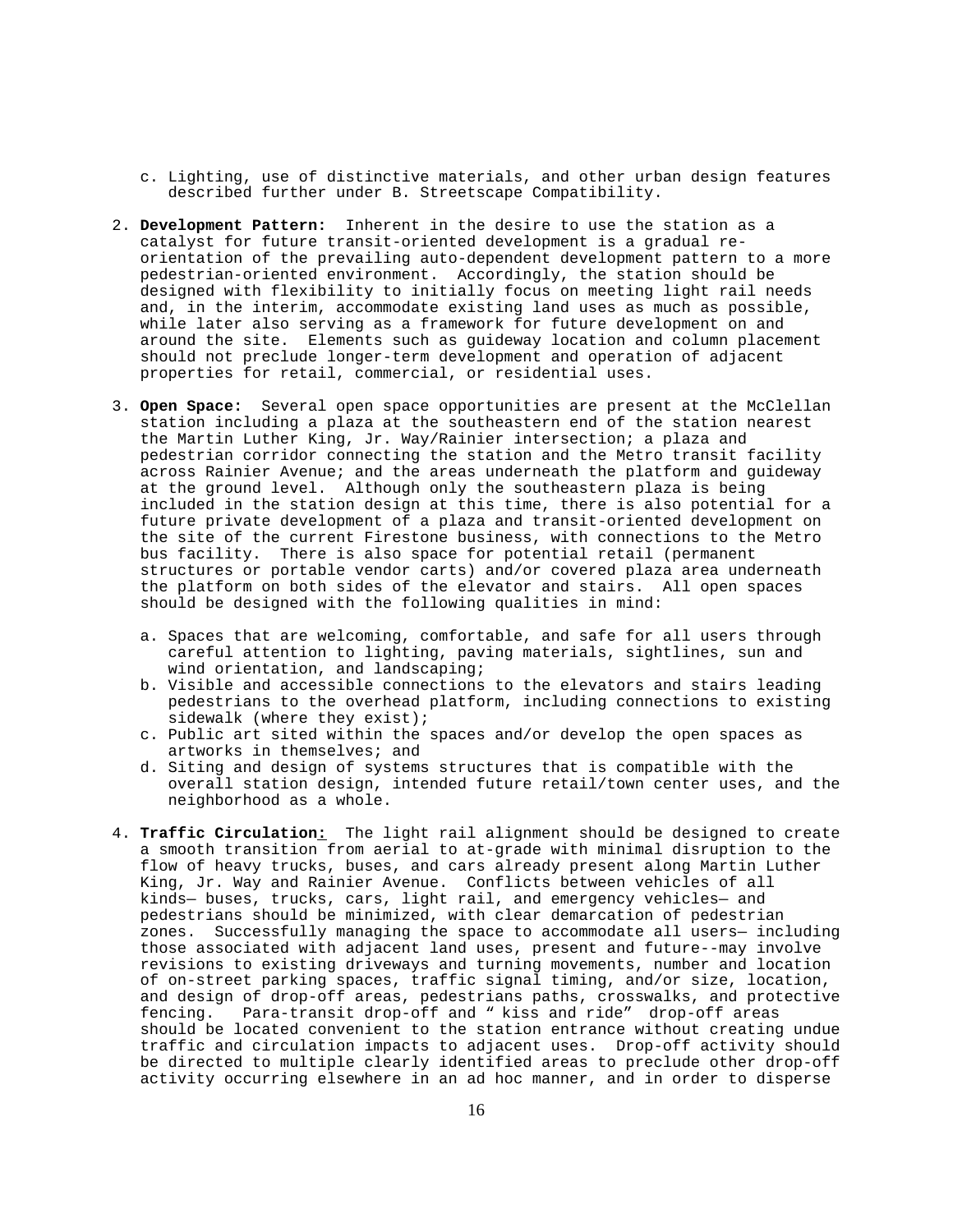vehicular traffic and minimize disruption to traffic flow in and around the station area.

- 5. **Location of Systems Structures:** Locate Transit Power Substations and Signal/Communications buildings appropriately to preserve prime parcels for transit-oriented development and/or community gathering areas. Where possible, the systems structures should be unobtrusively integrated into the stationhouse to keep other open space areas free for other uses.
- 6. **Bicycle Parking:** Provide bicycle parking and storage facilities in close proximity to the platform entrances to meet present demand, with a plan for accommodating anticipated future demand either on- or off-site. Facilities should be secure, visible, and convenient while not in conflict with the primary flow of pedestrians.

#### **B. Streetscape Compatibility**

- 1. **Station Architecture:** The scale, configuration, and location of the McClellan station virtually assures that it will be highly visible within the community. In order for this visibility to be an asset to both the community and Sound Transit, the design should be compatible with the scale of development anticipated by the North Rainier Neighborhood Plan which calls for a town center at this site. The architecture should support the function of the station as a gateway to the Rainier Valley, but should also be sensitively detailed with human-scale elements to begin the transition from a primarily auto-oriented environment to one that is more suited to pedestrians. And, the design should be compatible with the architectural quality and character of historic Franklin High School to the east, which is a prominent landmark in the neighborhood (literally and visually). Lastly, the east station façade should be attractive during the time prior to redevelopment of the property between the station and Rainier Avenue, and should be able to accommodate future development of those properties into the overall station area.
- 2. **Cheasty Boulevard:** In crossing Cheasty Boulevard, the aerial guideway and transition structure should be designed to enhance the Boulevard as an important part of the Olmsted legacy of boulevards, a connection to Mt. Baker Boulevard and Franklin High School on the east side of Rainier Avenue, and a connection into the southern end of the station itself. Important considerations include:
	- a. Preservation of views east and west along Cheasty Boulevard;
	- b. Landscaping that is compatible with the native vegetation on west Cheasty, the planned town center to the north, and existing treatment of Mt. Baker Boulevard across MLK and Rainier;
	- c. Pedestrian and bicycle amenities; and
	- d. Development of a more " urban" character in the segment of Cheasty Boulevard (South Winthrop Street) that relates to the town center to the north.
- **3. Stevens Street:** Until such time as the Firestone property is made available for transit-oriented development with a plaza linking the light rail station with the bus facility, improvements are needed at Stevens Street to accommodate pedestrians travelling between the two facilities. Improvements should include sidewalks, landscaping, signage and wayfinding, and other elements of pedestrian use and comfort. The design will also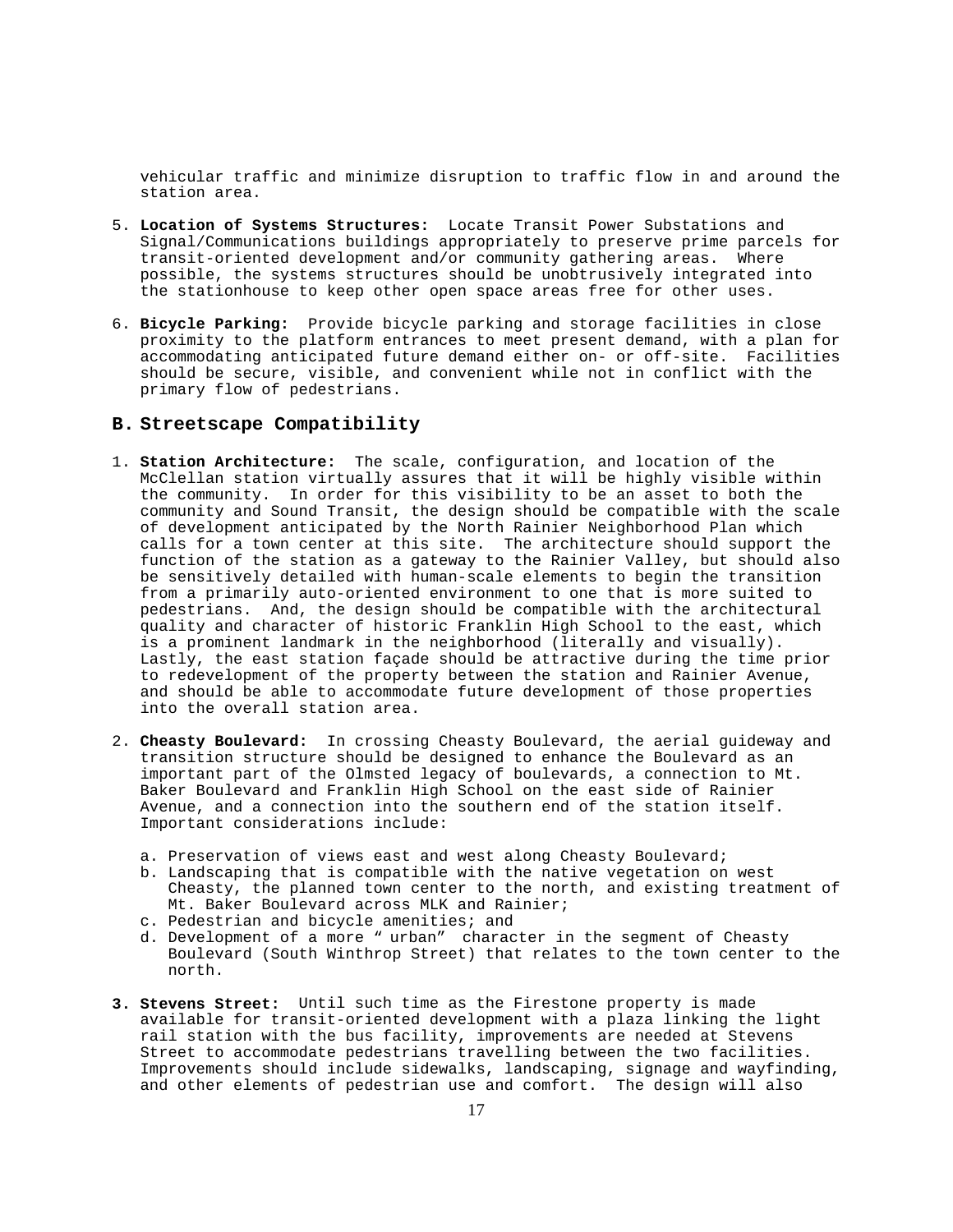need to better reconcile a strong pedestrian use of the street with existing vehicle circulation, parking, and loading activities associated with adjacent businesses.

- 4. **Other Street Improvements:** Pedestrian amenities should be provided as part of street improvements around the station. These include features that are complementary to and supportive of the Link Light Rail and bus transfer facilities, as well as existing nearby pedestrian generators (such as Lighthouse for the Blind) and anticipated town center development. The design and construction of these improvements should be coordinated with the overall Martin Luther King, Jr. Way corridor design and should include wide sidewalks, crosswalks, signage, distinctive paving, lighting, and signal timing that ensure safe access across streets to the station. There is also a desire to eventually continue the streetscape improvements along Martin Luther King, Jr. Way north of the McClellan Station even though this segment of the street is not part of the light rail system.
- 5. **Tunnel Portal and Touchdown Structure:** Areas underneath the guideway, around the tunnel portal, and also under the touchdown structure require special treatment to ensure they are assets to the station and the surrounding community. The design should:
	- a. Aim to reduce the visual " weight" and bulk of the aerial guideway and touchdown structure through detailing of the concrete forms, landscaping, and/or terracing of the structures;
	- b. Create visually interesting spaces under the guideway through creative application or installation of art, lighting, and/or landscaping, including provisions for regular maintenance and cleaning of the features within these areas;
	- c. Restore vegetation in the portion of Cheasty Greenbelt that will be removed for portal construction, to its present type and density in order to regain the view of a continuous wooded hillside and its value as a wildlife habitat;
	- d. Aim to reduce noise to the natural area and residential area above;
	- e. Eliminate or reduce opportunities for trash to collect or people to loiter under the guideway by ensuring that all areas are well-lighted and that access is controlled;
	- f. Emphasize safety in all aspects of the design, specifically addressing unintended or undesired access to the portal structure and potential vandalism to it or the trains exiting below;
	- g. Seize opportunities to accommodate other uses under the guideway to the degree they support station area goals (e.g. parking for town center uses, vendor carts and sales, seasonal markets, etc.); and
	- h. Design all elements— station, guideway, portal, touchdown structure— in an interrelated fashion.
- 6. **General Landscaping Improvements:** Landscape elements are required as part of the Link Light Rail project, with priority on trees as the most important component. Specifically, landscape elements should:
	- a. Maximize the planting potential of the available space, in accordance with City policy regarding tree selection and spacing; in other words, requiring trees wherever they can be planted without compromising facility function and safety, and requiring large scale trees rather than small scale where it is feasible for them to successfully develop;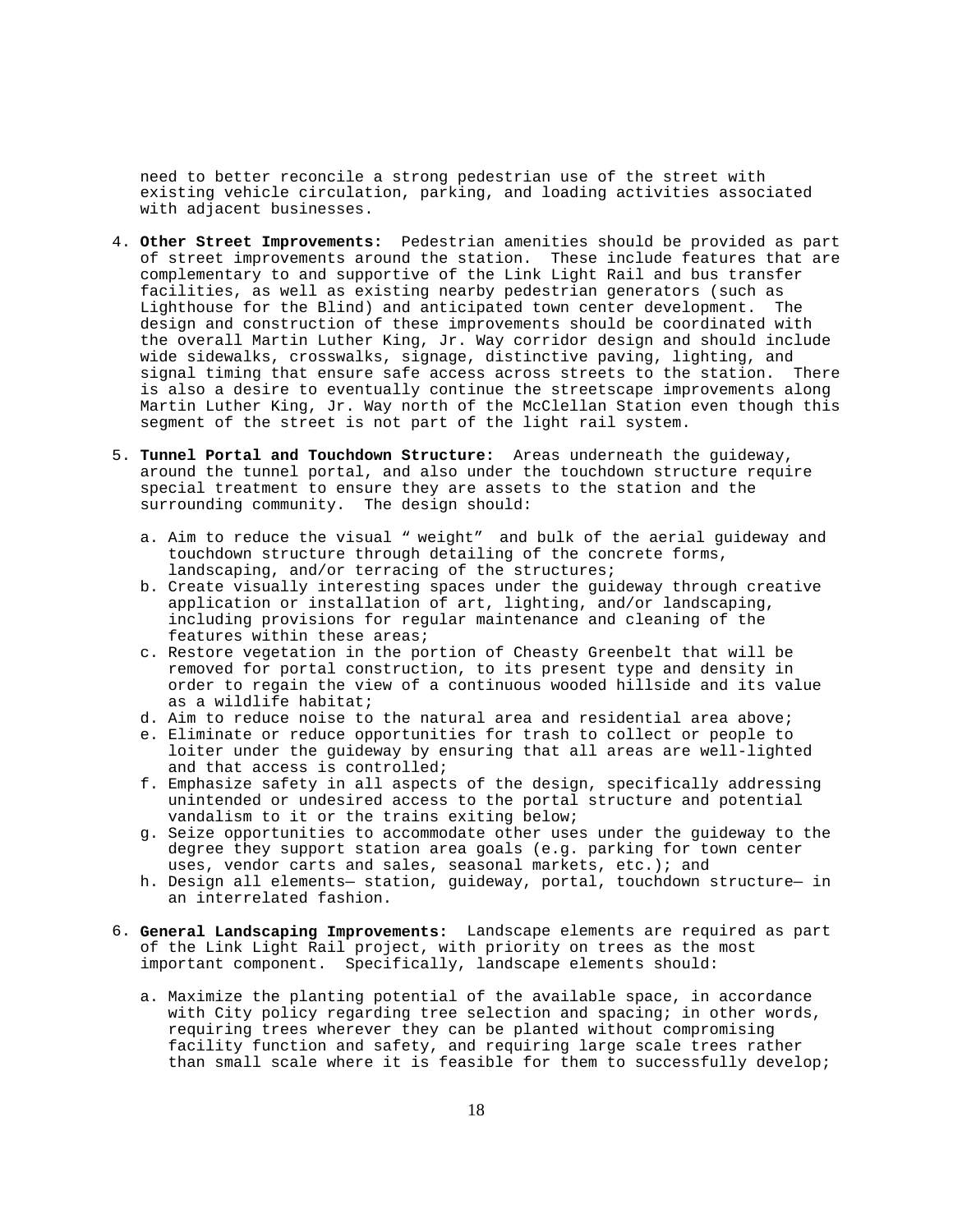- b. Where trees cannot be accommodated but planting is desired to improve the safety and/or aesthetics of the facility, provide low maintenance shrubs and/or groundcover with emphasis on evergreen species to provide year round presence;
- c. Integrate with landscaping on adjacent property (particularly Cheasty Boulevard), either existing or as required under development standards for future development;
- d. Provide supplemental water (by automatic or manual irrigation or by specific contract provisions for hand-watering) to ensure adequate care of newly installed material for a minimum of three (3) years after installation; and
- e. Minimize the removal of existing significant trees and retain significant vegetation wherever possible, particularly where impacts are temporary such as removal of vegetation for construction staging. When distinctive or character-giving vegetation must be removed, it should be replaced with new plantings of a similar type and/or size as that removed.
- 7. **Station Landscaping:** The station and surrounding pedestrian areas and plazas should include landscaping to mark the entrance to the platform. Other considerations include:
	- a. Designing station and street landscaping jointly, in order to create a landscape design that is compatible and greater than the sum of its parts;
	- b. Choosing landscape materials that are easily maintained, droughttolerant, and can withstand local conditions, including an open corridor of primarily impermeable surfaces and significant portions of the station under an elevated guideway with limited light and rainfall;
	- c. Planting street trees and other vegetation at ground level in and around the station, with exceptions only in cases where safety considerations outweigh the potential benefits associated with trees; and
	- d. Ensuring that tree plantings are done in a manner that corresponds to and is compatible with landscaping requirements under City development standards for future development on private property adjacent to the station.
- 8. **Public Art:** Art is an important aspect of how the Link system will be perceived by the user and the community. Link's public art should be sited in prominent locations that are highly visible or accessible to pedestrians. In order to make the wisest use of funding, artwork should be focused on those locations where it can have the most impact— where it is visible, welcome, and able to leverage other improvements or foster partnerships to create a larger impact. Other considerations include:
	- a. Seizing opportunities to incorporate art into functional elements of the station, such as benches, railings, kiosks, etc.;
	- b. Using art to enhance Link system-wide elements and identity, while still responding to the local context;
	- c. Artwork that has its own integrity individually and within the Link public art collection and that establishes " conversations" and relationships between stations, and
	- d. Developing specific artworks in collaboration with other entities such as the Southeast Seattle Arts Council and the Rainier Valley Historical Society.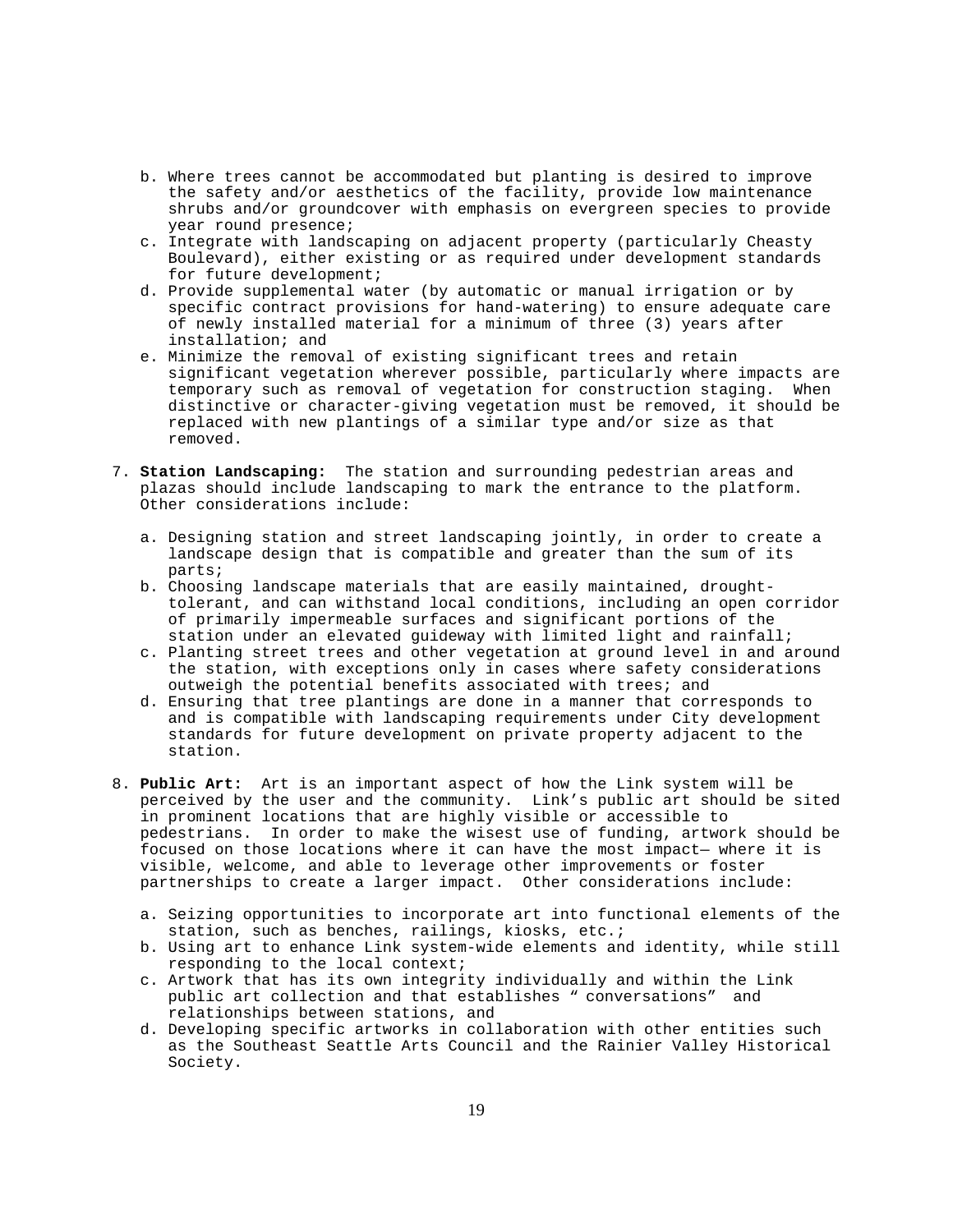- 9. **Systems Structures:** Transit Power Substations, Signal/Communications buildings, and other systems structures should be incorporated into the stationhouse, ideally in a fashion that is well-integrated with the station design and allows access for maintenance and servicing without calling attention to the structures nor taking up open space that could otherwise be used for public gathering or retail uses. If structures cannot be incorporated into the stationhouse, they should be appropriately scaled and detailed to be compatible with the context of each location, emphasizing:
	- a. Pedestrian-oriented and human-scaled treatment of wall surfaces in terms of materials used, applied artwork, landscaping, screening, and other treatments; and
	- b. Using systems buildings creatively to provide other amenities, such as a backdrop for bench seating, a place for artwork, or part of bicycle storage.
- 10.**Design Guidelines for Future Development:** Although outside the scope of this document, guidelines for future development adjacent to the McClellan station should be prepared through the neighborhood design guidelines process and/or creation of transit-oriented development guidelines. Such guidelines should enforce urban design and street edge conditions that are supportive of the town center concept that is part of the adopted North Rainier neighborhood plan (Ordinance #119671 and Resolution #29976), the McClellan station area planning recommendations (Resolution #30165), and the Martin Luther King, Jr. Way corridor design vision as described in these guidelines and in the report prepared by Sasaki Associates for Sound Transit; and should ensure compatibility between private and public investments.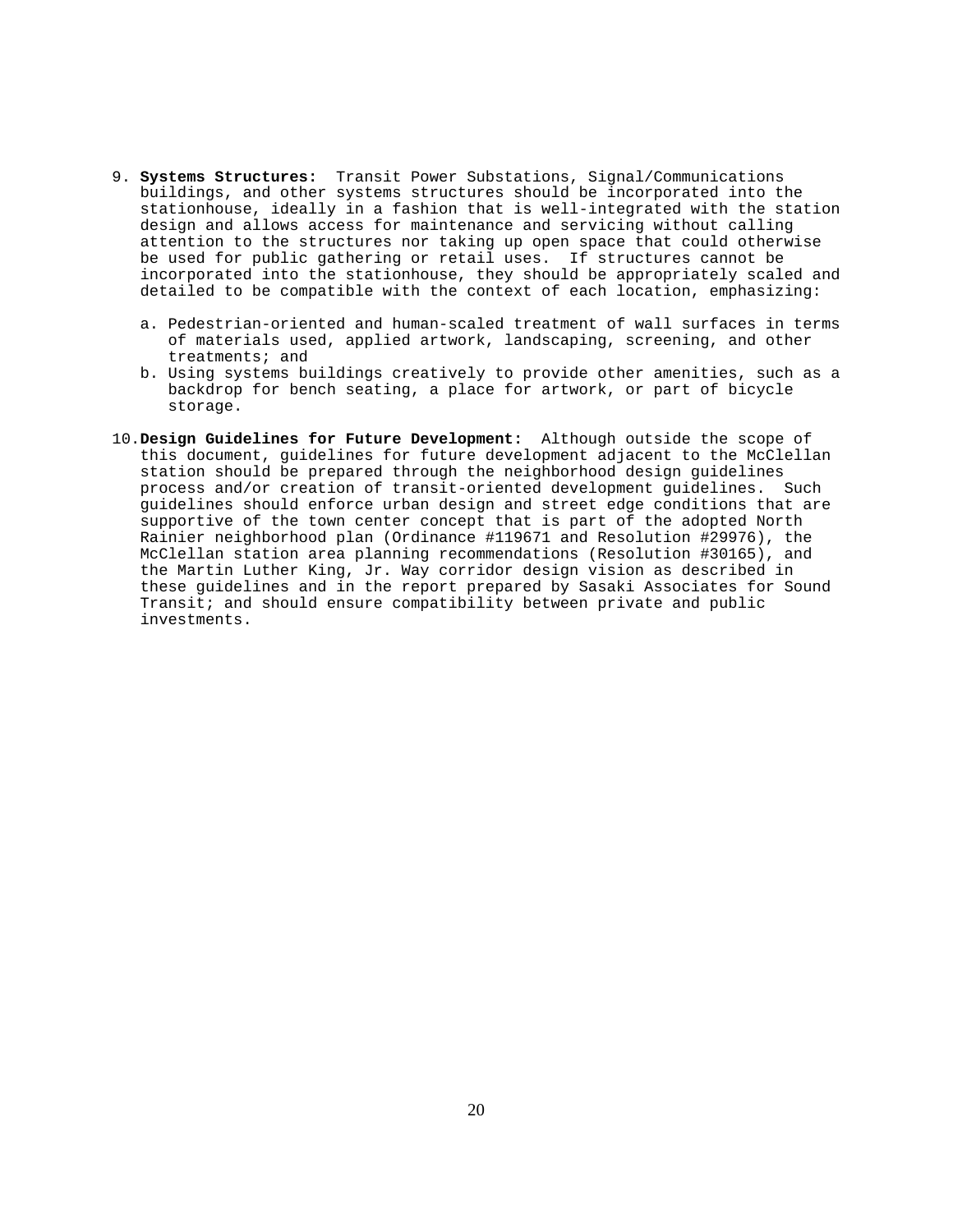#### **C. Linkages**

- 1. **Pedestrian Access and Circulation:** The central station entry design is dependent upon a strong pedestrian connection between the station and various pedestrian arrival points, including the bus facility, Rainier Avenue, passenger drop-off areas, Cheasty Boulevard, and the southeastern plaza. Toward that end, the station design and related street improvements should facilitate pedestrian movement and gathering at the station, including the features below. Note that securing the vertical circulation of the station off-hours should not preclude ease of pedestrian circulation around the station nor create a " dead space" below the platform.
	- a. Clear and direct connections between the station and the Metro bus transfer facility across Rainier Avenue, as well as all para-transit drop-off areas , and the southeastern plaza area at the junction of Rainier Avenue and Martin Luther King, Jr. Way;
	- b. Features such as paving patterns, color, signage, and/or landscaping that extend across the street to mark pedestrian routes, thereby increasing system safety and legibility for users, and alerting motorists to watch for pedestrians in this area; and
	- c. Gathering areas/plazas within clear sight of connecting pedestrian paths and elevators and stairs up to the platform.
- 2. **Bicycle Connections:** Accommodate cyclists at the station, including:
	- a. Bicycle parking and storage facilities as described under " Site Planning" guidelines;
	- b. Bicycle trail information posted clearly at each station;
	- c. Clear connections to routes commonly used by cyclists, such as Cheasty Boulevard; and
	- d. A north-south connection between I-90 and the Rainier Valley in the vicinity of the light rail station
- 3. **Transit Connections:** Provide clear and safe connections for passengers transferring between Link Light Rail and buses at the Metro bus transfer facility across Rainier Avenue, including information posted on bus routes and schedules alongside Link Light Rail schedules and information to support multi-modal transportation. Wherever a mode switch occurs the connections should be legible, convenient, and safe as though designed as one project.
- 4. **Wayfinding:** Provide clear wayfinding elements to guide people conveniently and safety to destinations beyond the station, including:
	- a. Appropriately-scaled signage that provides direction not only for the Link system, but to key destinations within the vicinity of each station;
	- b. Information presented in a variety of ways/mediums for different types of passengers;
	- c. Easy orientation through clearly identifiable pathways; and
	- d. Station identification that is easily identifiable from inside trains as trains approach the station platform.

#### **D. User Comfort**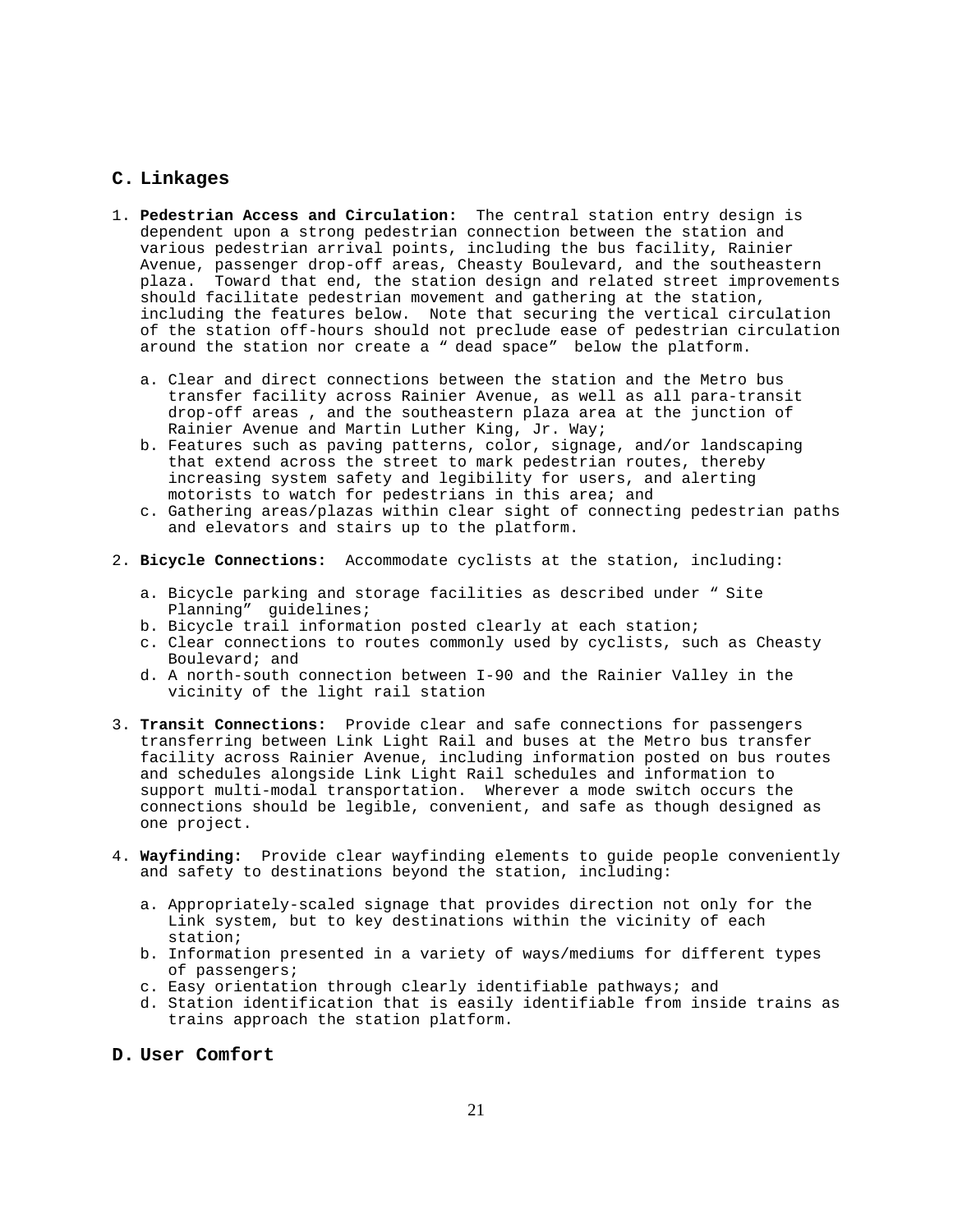- 1. **Station Amenities:** The station should include the following amenities:
	- a. Phone (on or near platform) and/or security alerts
	- b. Waste receptacles (including cigarette receptacles at station entrances) c. Clocks
	- d. Information display cases or kiosks including newspaper racks
	- e. Seating— benches, standing bars, or rails
	- f. Weather protection— canopies and windbreaks
	- g. Trees and landscaping
- 2. **Lighting:** Assist wayfinding and promote safety by incorporating a combination of lighting conditions including ambient, direct, and path lighting in the design of the station and related areas (plazas, crosswalks, aerial platform), the guideway and touchdown structures, and adjacent streets (Martin Luther King, Jr. Way, Rainier).
- 3. **Security:** Stations should be designed with Crime Prevention Through Environmental Design (CPTED) principles in mind in order to promote a crime-free environment for Link users.

#### **E. Materials and Finishes**

- 1. **Finish Materials:** The station environment should include a variety of finish materials and textures that work together in a coherent and harmonious manner, have some relationship to their surroundings, and exhibit human-scale at the street level. In particular, finish materials should draw from and relate to those of historic Franklin High School.
- 2. **Durability and Maintenance:** All finish materials and other station elements shall age and weather well, be durable, vandal resistant, and easily maintainable.
- 3. **Integration of Systems and Life/Safety Elements:** There are numerous systems structures, life/safety elements, signals, and equipment which are necessary to the operation of Link, but which should nonetheless be seamlessly integrated into the design of the station and guideway. Although many of these may be " stock" items and not custom-designed for Link, they should be compatible with the overall design for the Martin Luther King, Jr. Way corridor or otherwise sited unobtrusively so as not to distract from the design.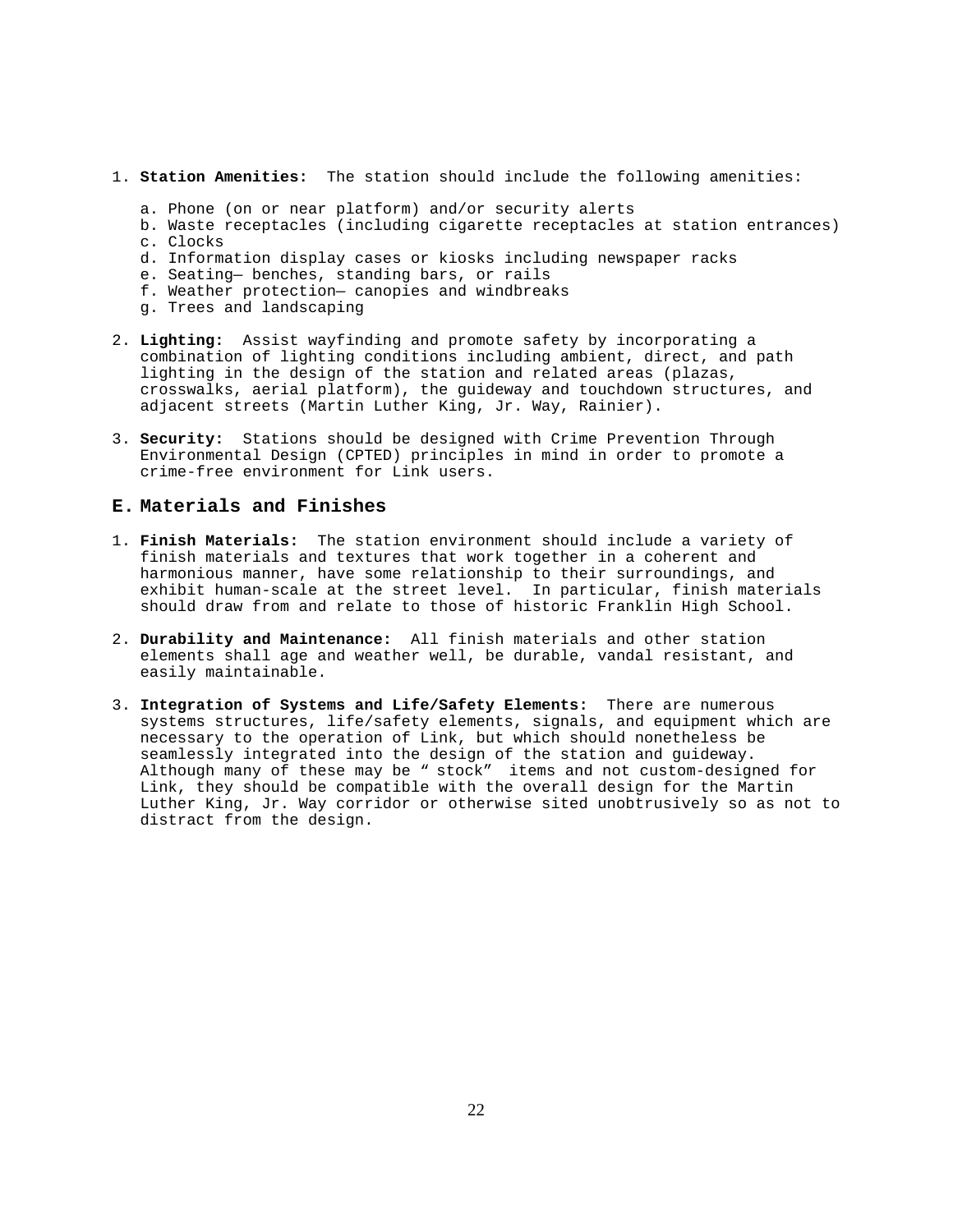# **Design Guidelines for Edmunds Station**

# **Vision for Edmunds Station**

The Edmunds station will serve as the gateway to historic Columbia City, bringing more foot traffic and visibility to the business district, along with greater access to the cultural, social, and recreational facilities that are an integral part of Columbia City, including the Rainier Cultural Center, Rainier Community Center, seasonal Farmer's Market, and Orca School. At the same time, the station will bring increased mobility to residents of the Rainier Vista public housing project, which is being redeveloped to include a variety of housing types. Good east/west connections via Alaska Street make Edmunds an obvious choice for Beacon Hill residents until the Beacon Hill station is fully built-out. In that many users are likely to be travelling to and from neighborhoods to the east and west of the Edmunds station, the emphasis should be on creating generous and well-marked pedestrian connections and bus transfer opportunities, with station features that are visible from a distance in several directions. While the station area is slated to remain largely residential, there may be an opportunity for limited retail development close to the station to serve commuter needs. Lastly, as one in a series of three at-grade stations along Martin Luther King, Jr. Way, the Edmunds station should share some design qualities/character with the other two in order to create a distinctive " family" of stations for Southeast Seattle.

#### **Key Urban Design Issues**

- ! Making the **connection to Columbia City**, and **to Beacon Hill** made more difficult with the steep hill.
- ! Creating **safe crossings and convenient access** to the platform from both Edmunds and Alaska Streets
- ! Expressing the community's **cultural history and identity** in the station design in a way that respects past, present, and future residents and cultural influences, including the proposed Rainier Vista redevelopment.

### **Design Guidelines**

The following design guidelines augment those provided in the Martin Luther King, Jr. Way corridor section, and are specific to Edmunds station.

### **A. Site Planning**

- 1. **Open Space:** The plaza at Edmunds will house system structures as well as a variety of amenities for pedestrians, and should respond to the context and residential character of the area in its design by:
	- a. Carefully aligning new sidewalks with existing ones along Edmunds and Martin Luther King, Jr. Way to create clear pedestrian connections to and from the station, and nearby facilities (schools and institutions);
	- b. Taking advantage of the excellent sun exposure at the plaza to create a comfortable waiting and gathering area for pedestrians;
	- c. Providing clear views toward Martin Luther King, Jr. Way and the station platform, and east down Edmunds Street toward the Columbia City historic district/commercial area;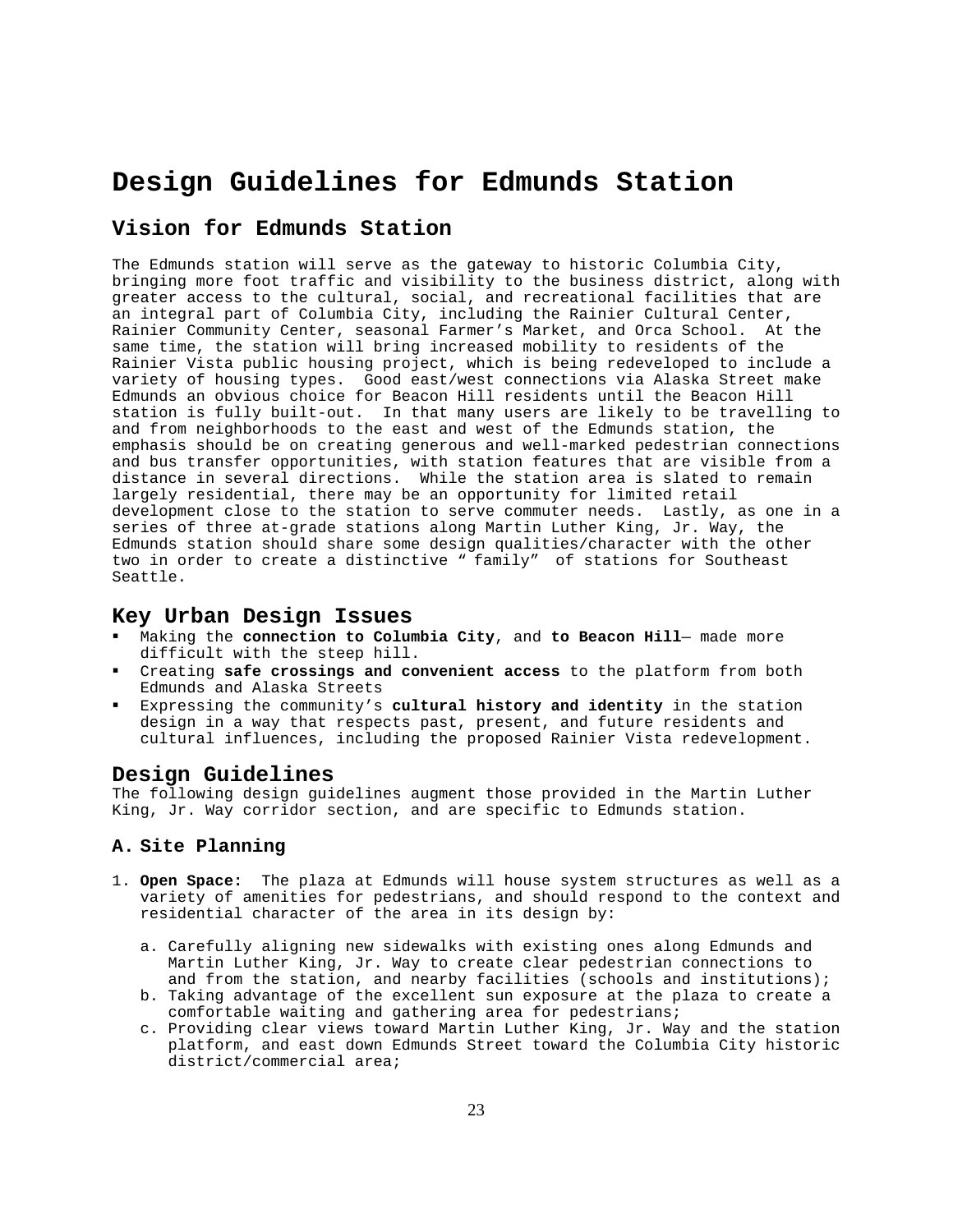- d. Taking advantage of views to the Cheasty/Mountain View Greenbelt west of the station;
- e. Designing the plaza to accommodate a para-transit drop-off area without creating undue traffic and circulation impacts to the adjacent residential uses;
- f. Providing flexibility in plaza design such that future public uses (such as the Columbia City Farmers' Market or some component thereof) could be accommodated in the space; and
- g. Ensuring that the siting and design of systems structures is compatible with the existing residential context and an asset to the plaza and the neighborhood as a whole.

#### **B. Streetscape Compatibility**

- 1. **Station Architecture:** Relate station architecture, materials, and forms to the architectural character of the adjacent neighborhood, including existing residences along Edmunds, the proposed Rainier Vista redevelopment, and the Columbia City Landmark District (including notable buildings such as the Columbia City library, Rainier Valley Cultural Center, and 1900-era commercial buildings), with an emphasis on human-scale elements, detailing, and materials such as wood and brick. The station architecture should also relate to the architecture of the other two atgrade stations in Southeast Seattle, providing continuity without sacrificing individual station identity. Elements that are part of the architecture of the station include:
	- a. Platform canopies and shelters
	- b. Windscreens
	- c. Fencing at the platform
	- d. Water drainage features
	- e. Fare-vending machines and system information elements
	- f. Lighting
- 2. **Street Improvements:** Given the proximity of several schools. community facilities, and a youth bicycle program to the Edmunds station, special attention should be given to guide pedestrians and cyclists— many of them children— safely and appropriately across Martin Luther King, Jr. Way, as well as to and from the station. This may mean additional signage, lighted crossings, and/or other traffic calming devices. In addition, street improvements consisting of sidewalks, street trees, and pedestrian scale lighting will extend from the station east along Edmunds to Columbia City at Rainier Avenue as part of the Link Light Rail project. These improvements should be compatible with streetscape elements of both Martin Luther King, Jr. Way and the historic Columbia City commercial core, and reflect the residential character of this segment of Martin Luther King, Jr. Way and Edmunds, with an emphasis on " softscape" improvements such as street trees and other landscaping. Lighting should be designed to balance security needs with spill-over effects on nearby residences.
- 3. **Station Landscaping:** Landscaping at Edmunds station should be compatible with and complementary to the parkway landscaping that is proposed along both sides of Martin Luther King, Jr. Way as part of the redevelopment of Rainier Vista, as well as the Cheasty/Mountain View greenbelt west of the station.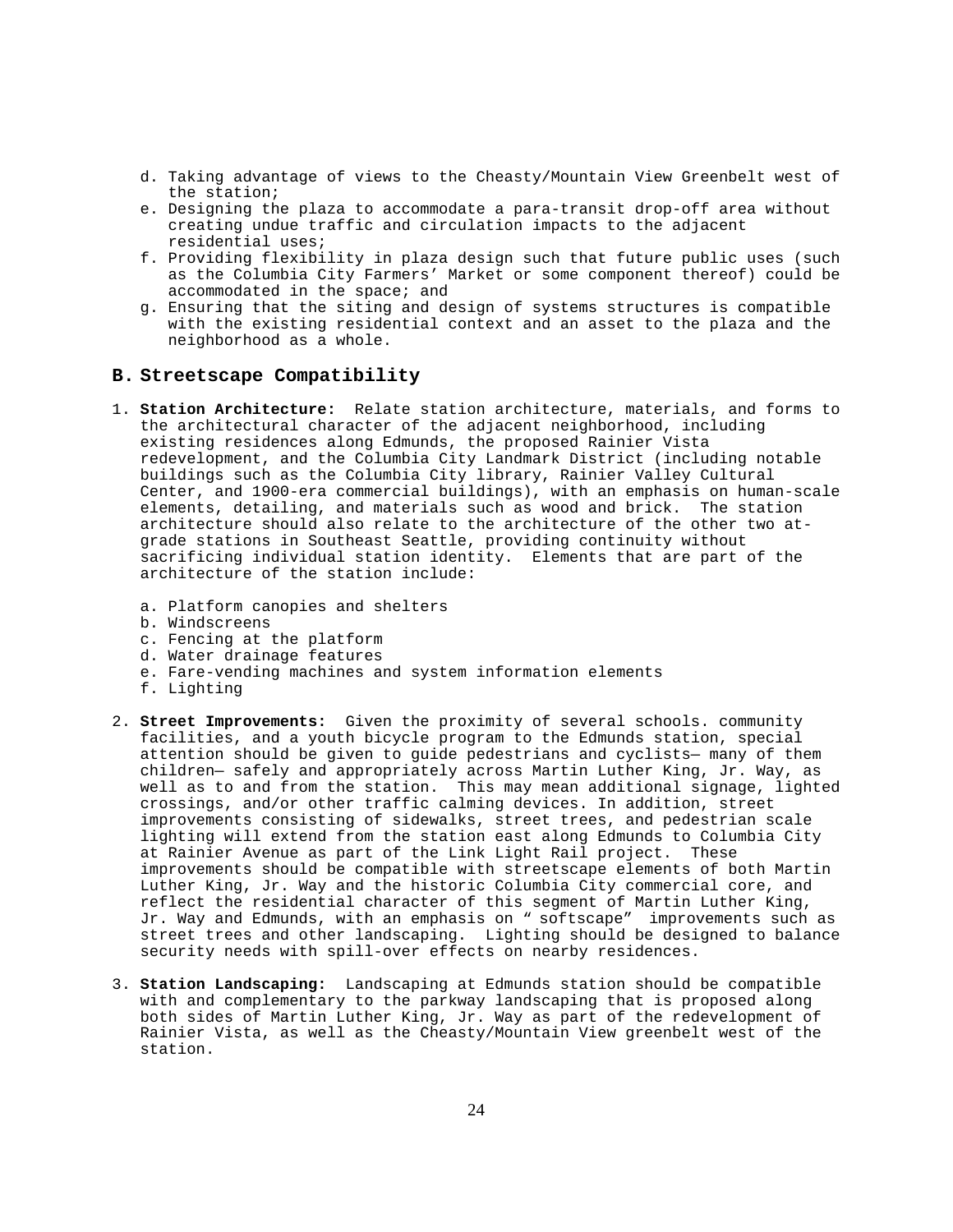# **Design Guidelines for Othello Station**

# **Vision for Othello Station**

The Othello station is ideally sited at the front door of the " New Holly" redevelopment project and a thriving retail and commercial district that includes many locally- and minority-owned businesses. The station also provides easy access to the proposed Chief Sealth bicycle trail and nearby Othello Playfield. The station should foster the community's goal for an active mix of uses at this crossroads with urban design that reinforces the character of many small-scale, predominantly Asian retail and commercial uses. Lastly, as one in a series of three at-grade stations along Martin Luther King, Jr. Way, the Othello station should share some design qualities and character with the other two in order to create a distinctive " family" of stations for Southeast Seattle.

#### **Key Urban Design Issues**

- ! Challenges include moving from auto-oriented to pedestrian-oriented development; addressing the configuration and amount of parking needed at adjacent mini-malls; and **moving toward a more pedestrian-friendly streetscape** while not impacting businesses already operating in an autooriented environment.
- ! **Safety in crossing Martin Luther King, Jr. Way** remains a key issue at this station, as with others.

#### **Design Guidelines**

#### **A. Site Planning**

- 1. **Open Space:** The plaza at Othello will house system structures as well as a variety of amenities for pedestrians, and should respond to the character of the area in its design by:
	- a. Carefully aligning new sidewalks with existing ones along Othello Street and Martin Luther King, Jr. Way;
	- b. Taking advantage of sun exposure for pedestrian waiting and gathering areas;
	- c. Emphasizing urban, " hardscape" elements that support an active commercial environment surrounding the station;
	- d. Providing clear views toward Martin Luther King, Jr. Way and east down Othello Street; and
	- e. Designing station open spaces with consideration for the broader open space network in the station area, particularly Othello Park, open spaces within Phase 3 of the New Holly redevelopment, and the Chief Sealth bicycle trail.

#### **B. Streetscape Compatibility**

1. **Station Architecture:** Relate station architecture, materials, and forms to the architectural character of the adjacent neighborhood, including the Othello business district and New Holly redevelopment , with an emphasis on maintaining visibility to adjacent businesses. The station architecture should also relate to the architecture of the other two at-grade stations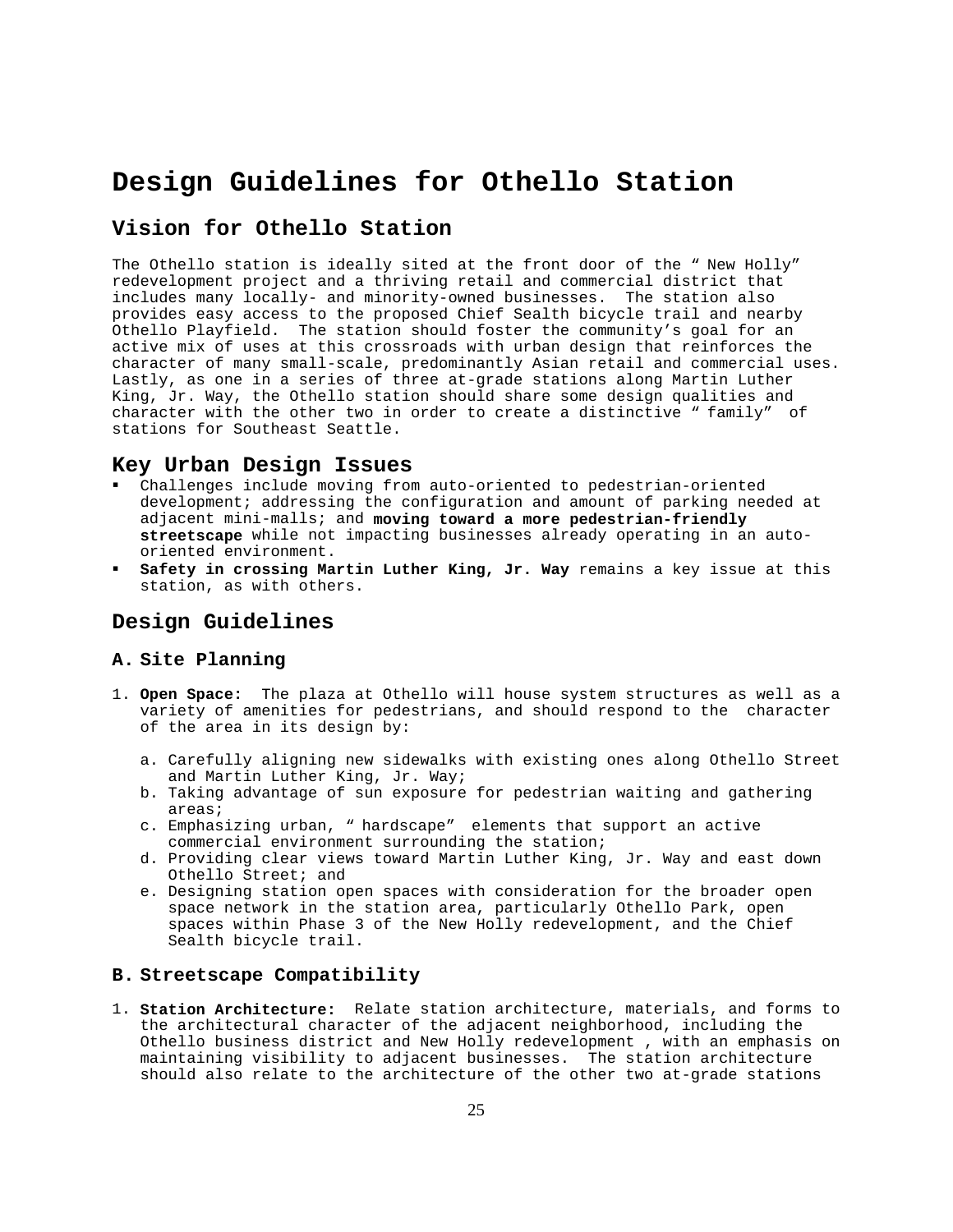in Southeast Seattle, providing continuity without sacrificing individual station identity. Elements that are part of the architecture of the station include:

- a. Platform canopies and shelters
- b. Windscreens
- c. Fencing at the platform
- d. Water drainage features
- e. Fare-vending machines and system information elements
- f. Lighting
- 2. **Station Landscaping:** Landscaping at Othello station should be compatible with and complementary to landscaping in the Othello business district and the New Holly redevelopment. Landscape elements should not compromise visibility of businesses from one side of the street to the other, with an emphasis on low plantings and appropriate tree spacing.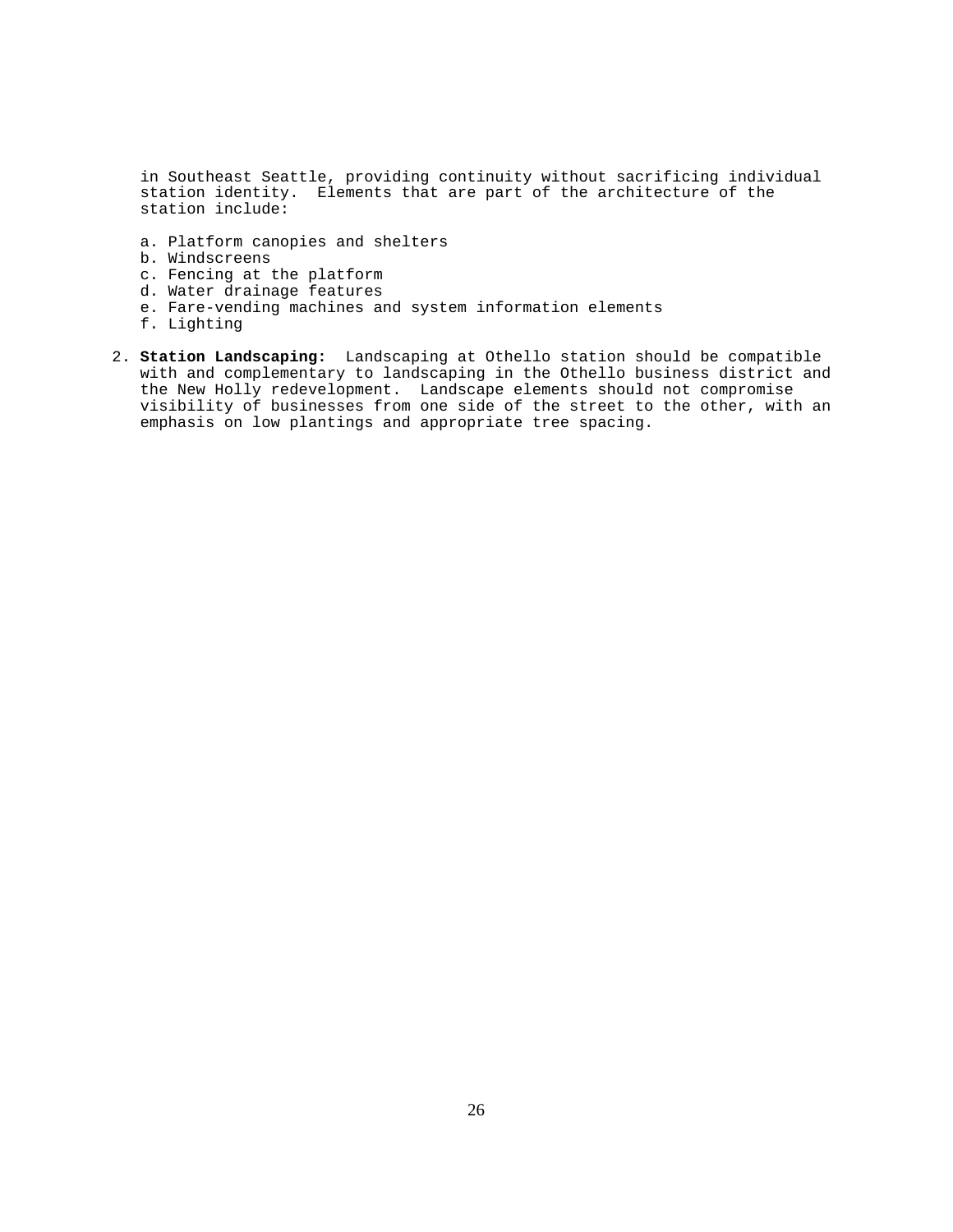# **Design Guidelines for Henderson Station**

# **Vision for Henderson Station**

For northbound riders, the Henderson station is the first station within the City of Seattle and the gateway to Lake Washington and the Rainier Beach community to the east. Although currently dominated by industrial uses and a City Light powerline right-of-way, King County Metro is developing an onstreet bus layover facility at the same time as development of the Link station, which will reinforce the area as a transportation hub with opportunities for related transit-oriented development in the future. The station also offers good connections to the Chief Sealth regional bicycle trail proposed for the powerline right-of-way. To help realize the vision of a mixed-use transportation hub, the station should emphasize pedestrian and bicycle connections to and from Rainier Beach and the Chief Sealth trail. In the long term, the station should serve as a focus for economic development in the southern end of the Rainier Valley while allowing the on-going viability of existing industrial uses nearby. Lastly, as one in a series of three atgrade stations along Martin Luther King, Jr. Way, the Henderson station should share some design qualities and character with the other two in order to create a distinctive " family" of stations for Southeast Seattle.

#### **Key Urban Design Issues**

- ! Siting a light rail station and bus layover facility within the **spatial constraints** of the City Light powerline right-of-way and existing truck traffic and access requirements will be a challenge.
- ! Another challenge is how to enliven the station and **create a pedestrianfriendly place** amidst truck traffic and industrial uses, while still planning for transit-oriented development opportunities that may arise in the future.
- ! The **reconstruction and urban design treatment of Henderson Street** (from Martin Luther King, Jr. Way to Lake Washington) is an important part of the Link Light Rail project, and in linking the station with the Rainier Beach community to the east.

### **Design Guidelines**

#### **A. Site Planning**

- 1. **Open Space:** The plaza at Henderson will house system structures as well as a variety of amenities for pedestrians, a comfort station for bus drivers, a waiting and gathering area for pedestrians, and a connection with the Chief Sealth bicycle trail. The design should accommodate all these uses by:
	- a. Carefully aligning new sidewalks with existing ones along Henderson Street and Martin Luther King, Jr. Way;
	- b. Taking advantage of sun exposure for pedestrian waiting and gathering areas;
	- c. Combining hardscape and landscaping to respond to the industrial character of the area and views to the City Light right-of-way and Beacon Hill greenbelt;